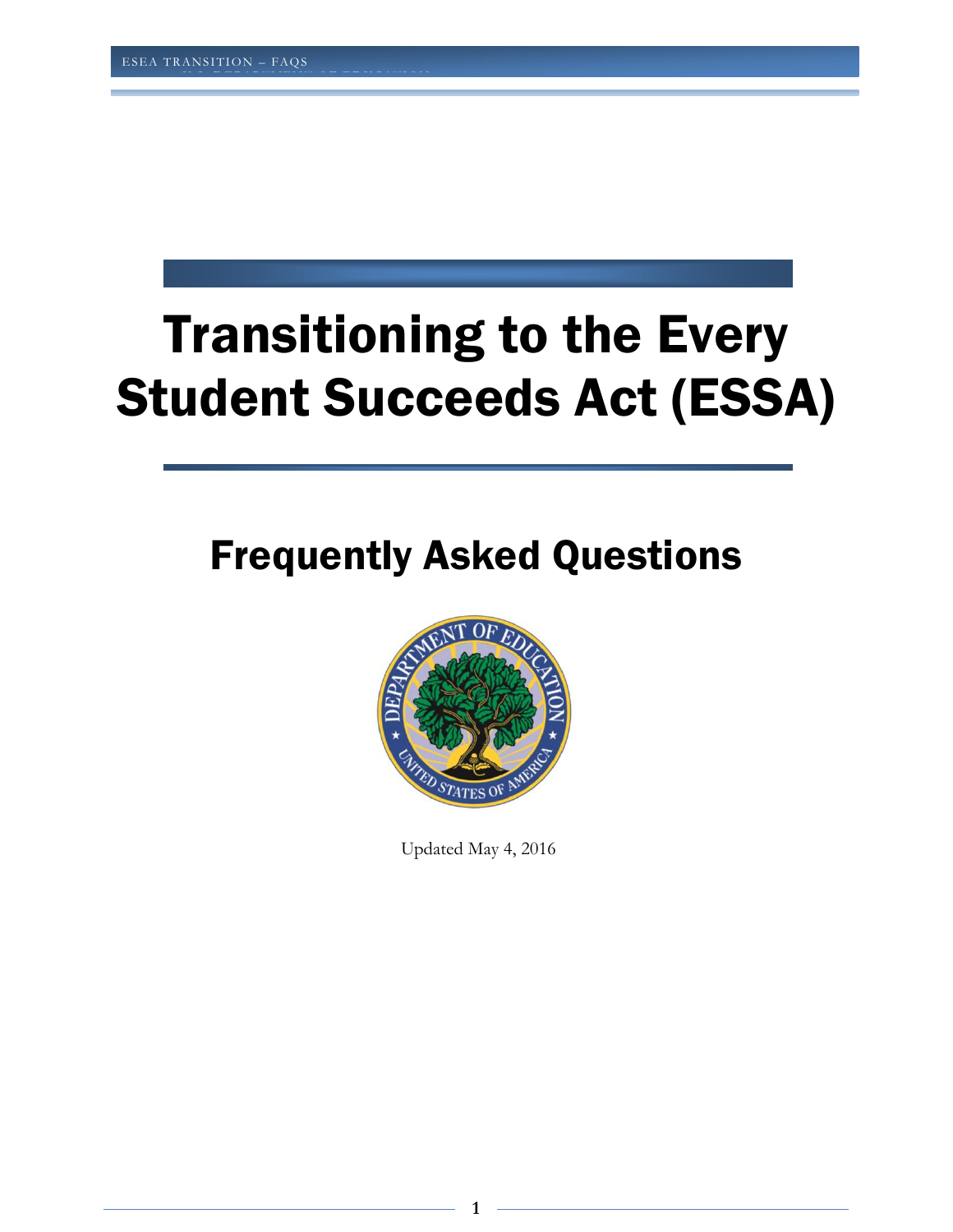# **Table of Contents**

| $A-1$ .       |                                                                                                                                                                                                    |
|---------------|----------------------------------------------------------------------------------------------------------------------------------------------------------------------------------------------------|
| $A-2$ .       | How will ED award and administer the fiscal year (FY) 2016 appropriations for State and                                                                                                            |
|               |                                                                                                                                                                                                    |
| $A-3$ .       | How must a State make formula grant allocations to LEAs for FY 2016 for the 2016-2017                                                                                                              |
| $A-4.$        | Must a State and its LEAs continue to implement ESEA State formula grant programs in                                                                                                               |
|               | A-4a. What accountability requirements must a State and its LEAs meet in the 2016-2017 school                                                                                                      |
|               | A-4b. Are there any NCLB requirements with which a State or LEA need not comply during the                                                                                                         |
| A-5.          | Through the 2016-2017 school year, must a State and its LEAs continue to collect data for the<br>Consolidated State Performance Report (CSPR) to submit to EDFacts in accordance with the ESEA, as |
| A-5a.<br>A-6. | Are there any NCLB reporting requirements with which a State or LEA need not comply?  9<br>Must a State submit a consolidated State application in July 2016 to receive FY 2016 funds? 9           |
|               |                                                                                                                                                                                                    |
|               |                                                                                                                                                                                                    |
| $B-1$ .       |                                                                                                                                                                                                    |
| $B-2$ .       | For a State with an approved ESEA flexibility request, what are the general requirements                                                                                                           |
|               |                                                                                                                                                                                                    |
| $B-3$ .       | What are the general requirements regarding priority and focus school lists for the 2016-2017                                                                                                      |
| $B-4.$        | During renewal of ESEA flexibility requests in 2015, some States provided an assurance that                                                                                                        |
|               | they would submit updated priority and focus school lists no later than January 31, 2016. What are these                                                                                           |
|               |                                                                                                                                                                                                    |
| $B-5.$        | If a State chooses Option A and freezes its current lists of priority and focus schools, what                                                                                                      |
|               |                                                                                                                                                                                                    |
|               | If a State chooses Option A, can it exit schools at the end of the 2015-2016 school year?11                                                                                                        |
| B-6.          | If a State chooses Option A, can it add schools to its priority and focus school lists in order to                                                                                                 |
| $B-7.$        |                                                                                                                                                                                                    |
|               | ensure that 5 percent and 10 percent, respectively, of all Title I schools implement interventions                                                                                                 |
|               |                                                                                                                                                                                                    |
| $B-8.$        | If a State chooses Option B and exits priority and focus schools that meet its approved exit                                                                                                       |
|               | criteria and identifies new schools based on more recent data, what must it submit to ED? 11                                                                                                       |
| $B-9.$        | If a State chooses Option B and exits priority and focus schools that meet its approved exit                                                                                                       |
|               | criteria but still has a sufficient number of schools on its lists, must it identify new schools?  11                                                                                              |
| $B-10$ .      | Must an LEA in a State implementing ESEA flexibility include on its LEA report card the                                                                                                            |
|               | names of schools it serves as focus and priority schools for the 2016-2017 school year? 12                                                                                                         |
| $B-11.$       | All ESEA flexibility waivers are null and void on August 1, 2016, but priority and focus schools                                                                                                   |
|               | must continue to implement interventions beyond August 1, 2016. Is ED providing these States with                                                                                                  |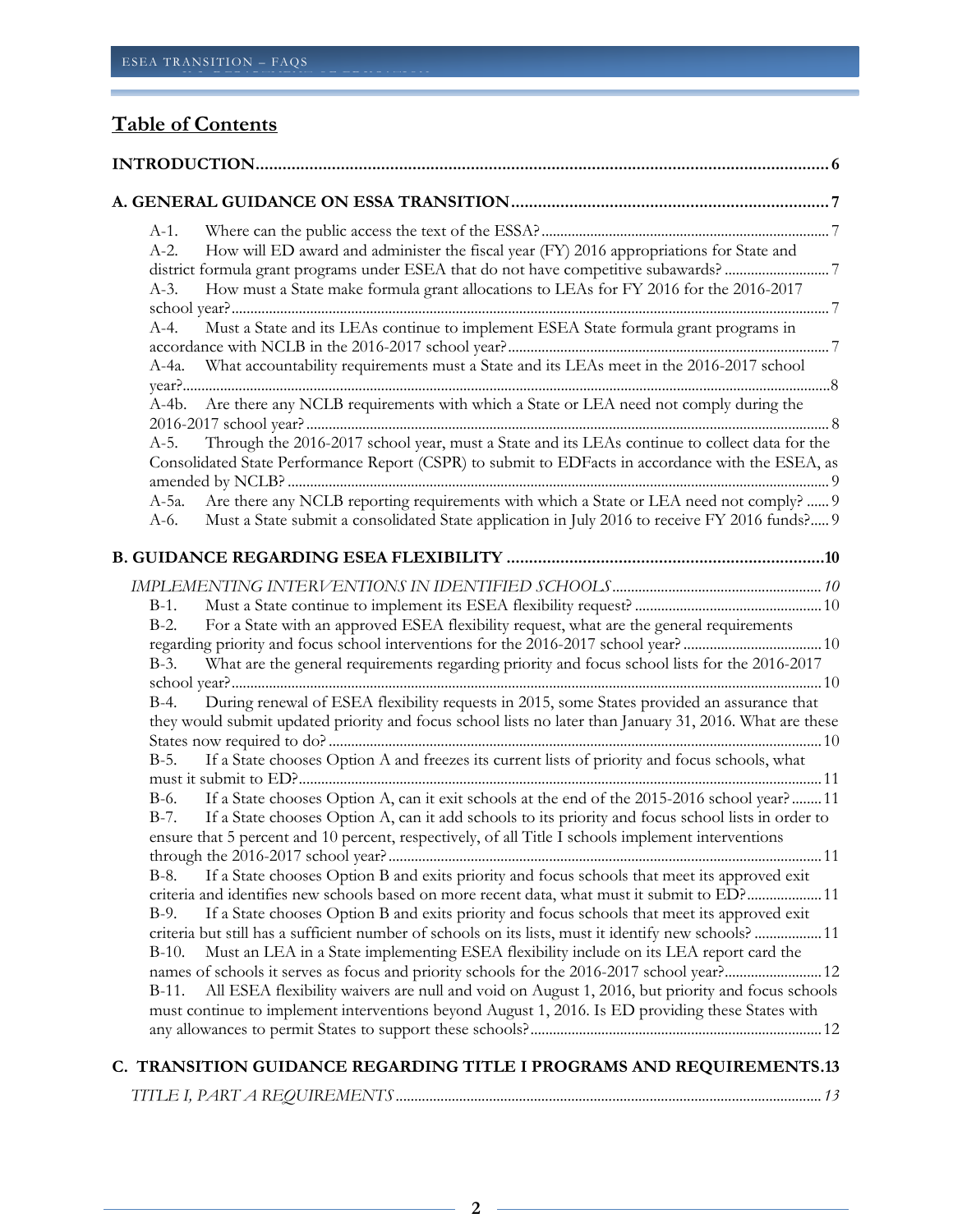| How must a State and its LEAs administer FY 2016 Title I formula funds in the 2016-2017<br>$C-1$ .                                                                                                        |
|-----------------------------------------------------------------------------------------------------------------------------------------------------------------------------------------------------------|
| Must a State develop and submit to ED for review and approval AMOs for performance in the<br>$C-2$ .                                                                                                      |
|                                                                                                                                                                                                           |
| If a State is required to calculate AYP either under NCLB or its approved ESEA flexibility<br>$C-3$ .<br>request, must that State continue to calculate AYP based on 2014-2015, 2015-2016, or 2016-2017   |
|                                                                                                                                                                                                           |
| What are the general requirements for schools and LEAs identified as in need of improvement,<br>$C-4.$                                                                                                    |
| $C-5.$                                                                                                                                                                                                    |
| Is a State required to ensure that LEAs provide students in schools identified for improvement,<br>corrective action, or restructuring with supplemental educational services and public school choice in |
|                                                                                                                                                                                                           |
| C-5a. What must a State include in its one-year transition plan if it does not require that an LEA                                                                                                        |
| provide students in schools identified for improvement, corrective action, or restructuring with                                                                                                          |
| supplemental educational services and public school choice in the 2016-2017 school year? 14                                                                                                               |
| C-5b. Must the one-year transition plan described in C-5a address supports for all students who were                                                                                                      |
|                                                                                                                                                                                                           |
| C-5c. What did a State that chose not to require its LEAs to provide supplemental educational                                                                                                             |
| services and public school choice in the 2016-2017 school year have to submit to ED with respect to its                                                                                                   |
| C-5d. Are the Title I, Part A funds that an LEA would otherwise spend for choice-related                                                                                                                  |
| transportation and supplemental educational services subject to the requirement to provide equitable                                                                                                      |
|                                                                                                                                                                                                           |
| Must an LEA in a State with a one-year transition plan consult with private school officials<br>C-5e.                                                                                                     |
| prior to deciding how to use Title I, Part A funds that may be freed up if the LEA is no longer required                                                                                                  |
|                                                                                                                                                                                                           |
| Must a State continue to provide recognition and supports to schools as required under section<br>$C-6.$                                                                                                  |
|                                                                                                                                                                                                           |
| $C-7.$<br>Must a State and its LEAs continue to comply with the requirements in section 1119 of the                                                                                                       |
| ESEA, as amended by NCLB, which describe certain requirements for teachers? 16                                                                                                                            |
| $C-8.$<br>Must a State continue to implement its State Plan to Ensure Equitable Access to Excellent                                                                                                       |
|                                                                                                                                                                                                           |
| Must a State amend its State Plan to Ensure Equitable Access to Excellent Educators for the<br>C-8a.                                                                                                      |
| 2015-2016 or 2016-2017 school year to match the language changes to the requirement in the ESEA, as                                                                                                       |
|                                                                                                                                                                                                           |
|                                                                                                                                                                                                           |
| What must a State and its LEAs continue to publish in State and local report cards for the<br>$C-9.$                                                                                                      |
|                                                                                                                                                                                                           |
| What must a State and its LEAs include in State and local report cards with respect to AYP,<br>$C-10$ .                                                                                                   |
|                                                                                                                                                                                                           |
| What must a State report to ED as part of the 2014-2015, 2015-2016, and 2016-2017 school<br>$C-11.$                                                                                                       |
| year CSPR submissions with respect to AMOs and AYP, since a State is no longer required to submit                                                                                                         |
|                                                                                                                                                                                                           |
| What must a State report to the Office of Special Education Programs as part of the FY<br>C-11a.                                                                                                          |
| 2014 and FY 2015 Part B State Performance Plan/Annual Performance Report (SPP/APR) submission                                                                                                             |
| under Indicator 3, since a State is no longer required to submit AMOs to ED for review and                                                                                                                |
|                                                                                                                                                                                                           |
| What must a State report to ED as part of the 2016-2017 school year CSPR submissions with<br>$C-12$ .                                                                                                     |
| respect to supplemental educational services and public school choice, since a State is no longer                                                                                                         |
|                                                                                                                                                                                                           |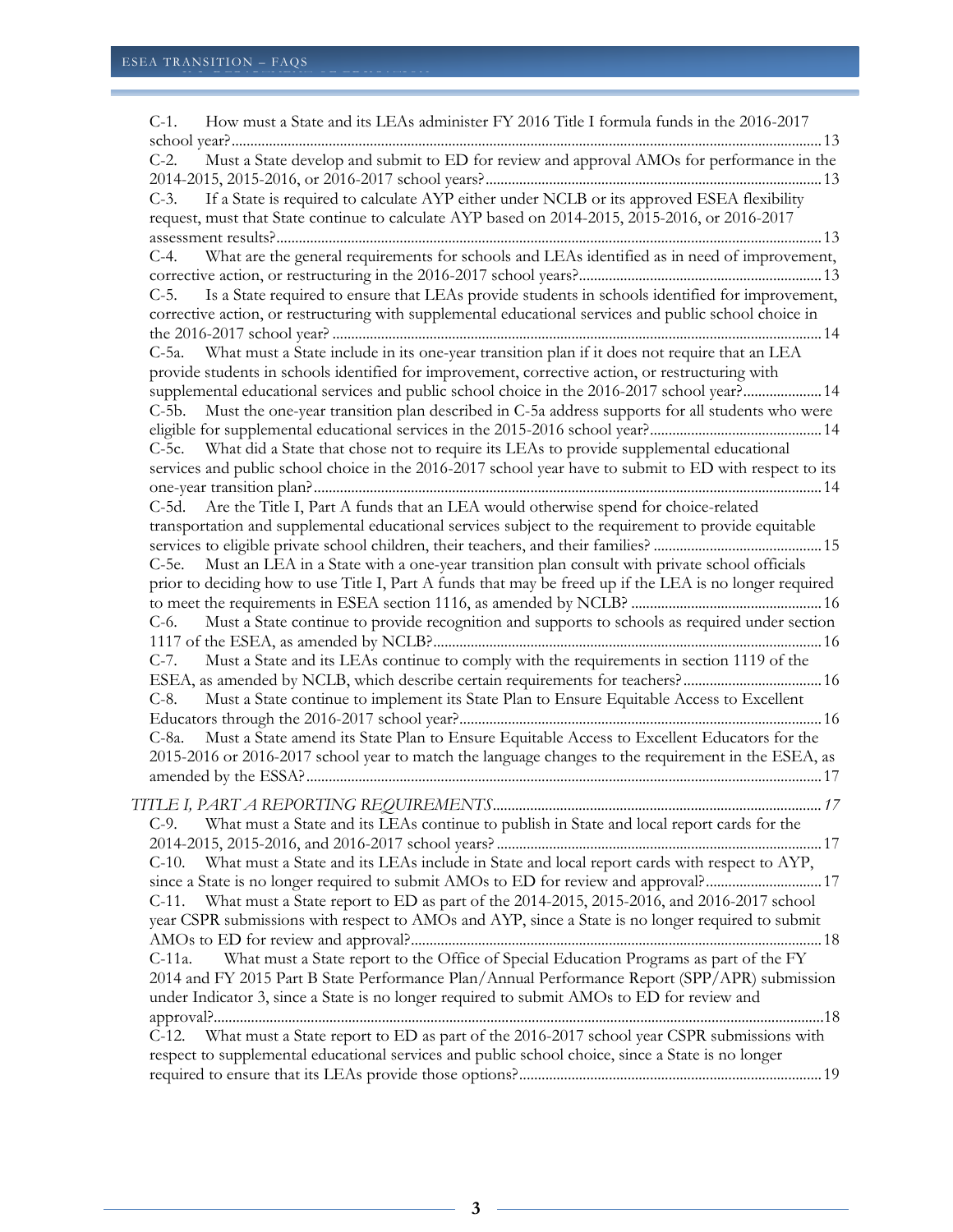|                               | D. GUIDANCE REGARDING TITLE II, PART A PROGRAMS AND REQUIREMENTS 20                                                                                                                                                                                                                                                                                                                                                                                                                                                                                                                                |
|-------------------------------|----------------------------------------------------------------------------------------------------------------------------------------------------------------------------------------------------------------------------------------------------------------------------------------------------------------------------------------------------------------------------------------------------------------------------------------------------------------------------------------------------------------------------------------------------------------------------------------------------|
| $D-2$ .                       | D-1a. Must a State ensure that special education teachers are "highly qualified," as defined in section<br>D-1b. If the definition of "highly qualified" is no longer applicable to special education teachers, what<br>Must a State continue to comply with the requirements in section 2141 of the ESEA, as<br>amended by NCLB, under which the State must ensure that LEAs take certain actions if they do not                                                                                                                                                                                  |
| $D-3$ .                       | Must a school continue to comply with section $1111(h)(6)(B)(ii)$ of the ESEA, as amended by<br>NCLB, which requires a school to notify parents when their child has been assigned to, or has been<br>taught for four or more consecutive weeks by, a teacher who is not highly qualified?21                                                                                                                                                                                                                                                                                                       |
| $D-4.$<br>$D-5.$              | What must a State report to ED as part of the 2014-2015, 2015-2016, and 2016-2017 school<br>What must a State and its LEAs continue to publish in State and local report cards for the                                                                                                                                                                                                                                                                                                                                                                                                             |
| $D-6.$<br>$D-7.$              | How will ED award and administer the State Agency for Higher Education (SAHE) formula<br>After FY 2016, does the ESSA continue to provide for a portion of a State's Title II, Part A<br>funds to be awarded to a SAHE, or otherwise require a State to award a portion of its Title II, Part A<br>funds to a SAHE, for competitive grants that support teachers, principals, and other school leaders? 22                                                                                                                                                                                         |
| D-8.                          | E. GUIDANCE REGARDING TITLE III, PART A PROGRAMS AND REQUIREMENTS 23                                                                                                                                                                                                                                                                                                                                                                                                                                                                                                                               |
| $E-1$ .<br>$E-2$ .<br>E-3.    | Must a State make new AMAO determinations based on 2014-2015 or 2015-2016 assessment<br>If a State chooses not to make new AMAO accountability determinations, what are the general<br>requirements for LEAs in the 2016-2017 school year that did not meet AMAOs for at least two or four<br>Must an LEA that fails to meet one or more of its AMAOs based on assessment result from<br>the 2014-2015, 2015-2016, or 2016-2017 school year (or would not meet its AMAOs if the State made<br>AMAO determinations) provide notice to parents of such failure in accordance with section 3302(b) of |
| $E-4.$                        | What must a State report to ED as part of the 2014-2015, 2015-2016, and 2016-2017 school                                                                                                                                                                                                                                                                                                                                                                                                                                                                                                           |
|                               | F. TRANSITION GUIDANCE ON MATHEMATICS AND SCIENCE PARTNERSHIP GRANTS                                                                                                                                                                                                                                                                                                                                                                                                                                                                                                                               |
| $F-1$ .<br>$F-2$ .<br>$F-3$ . | How will ED award and administer FY 2016 Mathematics and Science Partnerships (MSP)<br>Must a State and its subgrantees continue to implement the MSP program in accordance with<br>How must a State award new subgrants under the MSP program in FY 2016 for the 2016-2017                                                                                                                                                                                                                                                                                                                        |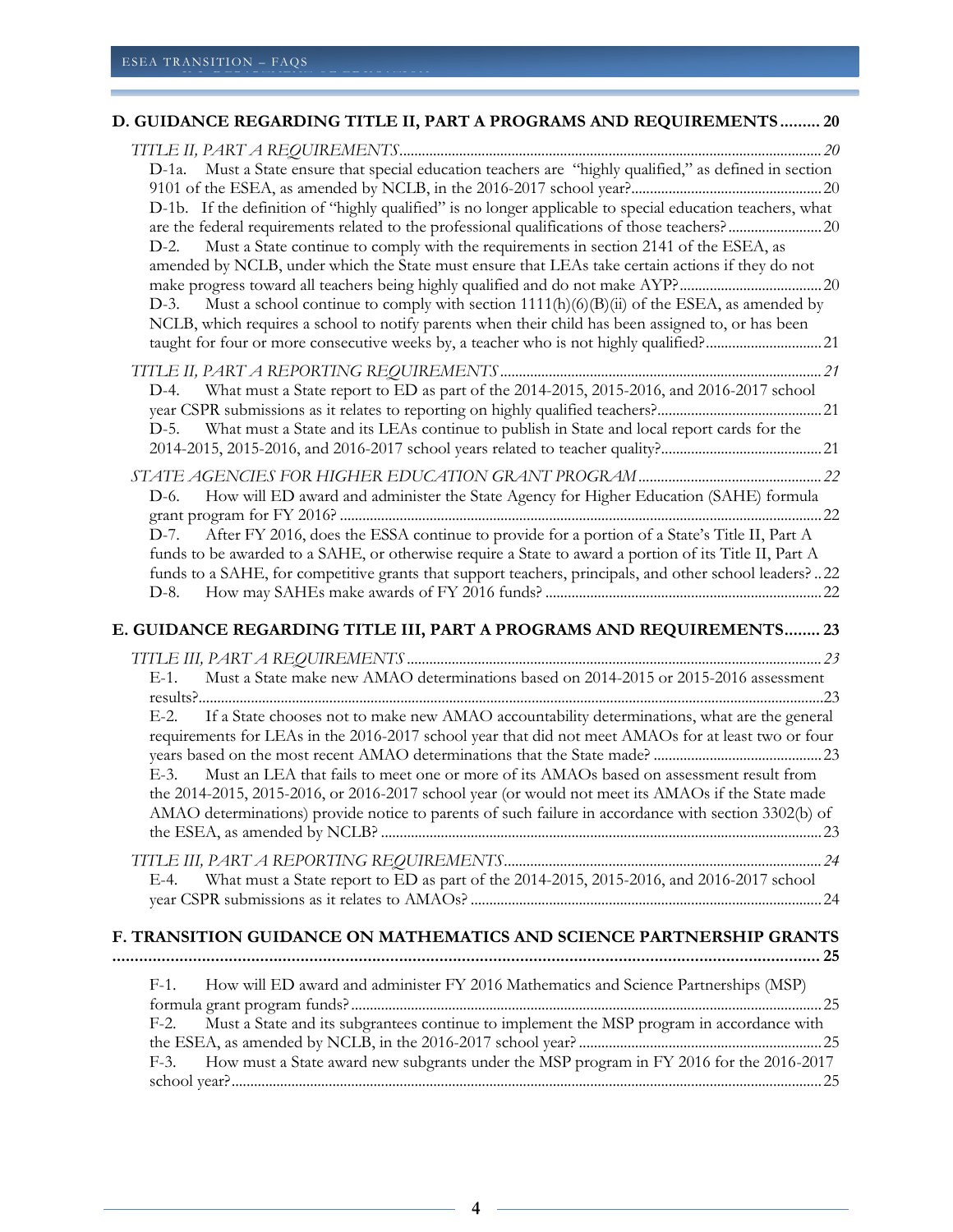| F-4. | Does the ESEA, as amended by ESSA, authorize continued funding for the MSP program in       |  |
|------|---------------------------------------------------------------------------------------------|--|
|      |                                                                                             |  |
|      | F-5. May a State use FY 2016 MSP funds to continue subgrants with a multi-year project      |  |
|      |                                                                                             |  |
|      | F-6. How long should the project performance period be for any subgrants awarded from an FY |  |
|      |                                                                                             |  |
|      |                                                                                             |  |
|      |                                                                                             |  |

#### **[G. TRANSITION GUIDANCE FOR INDIAN EDUCATION FORMULA GRANTS TO LOCAL](#page-27-0)  [EDUCATIONAL AGENCIES UNDER TITLE VI, PART A ...........................................................](#page-27-0) 28**

| $G-1$ . |                                                                                |  |
|---------|--------------------------------------------------------------------------------|--|
| $G-2$ . | When are new entities eligible to apply for Indian education formula grants?28 |  |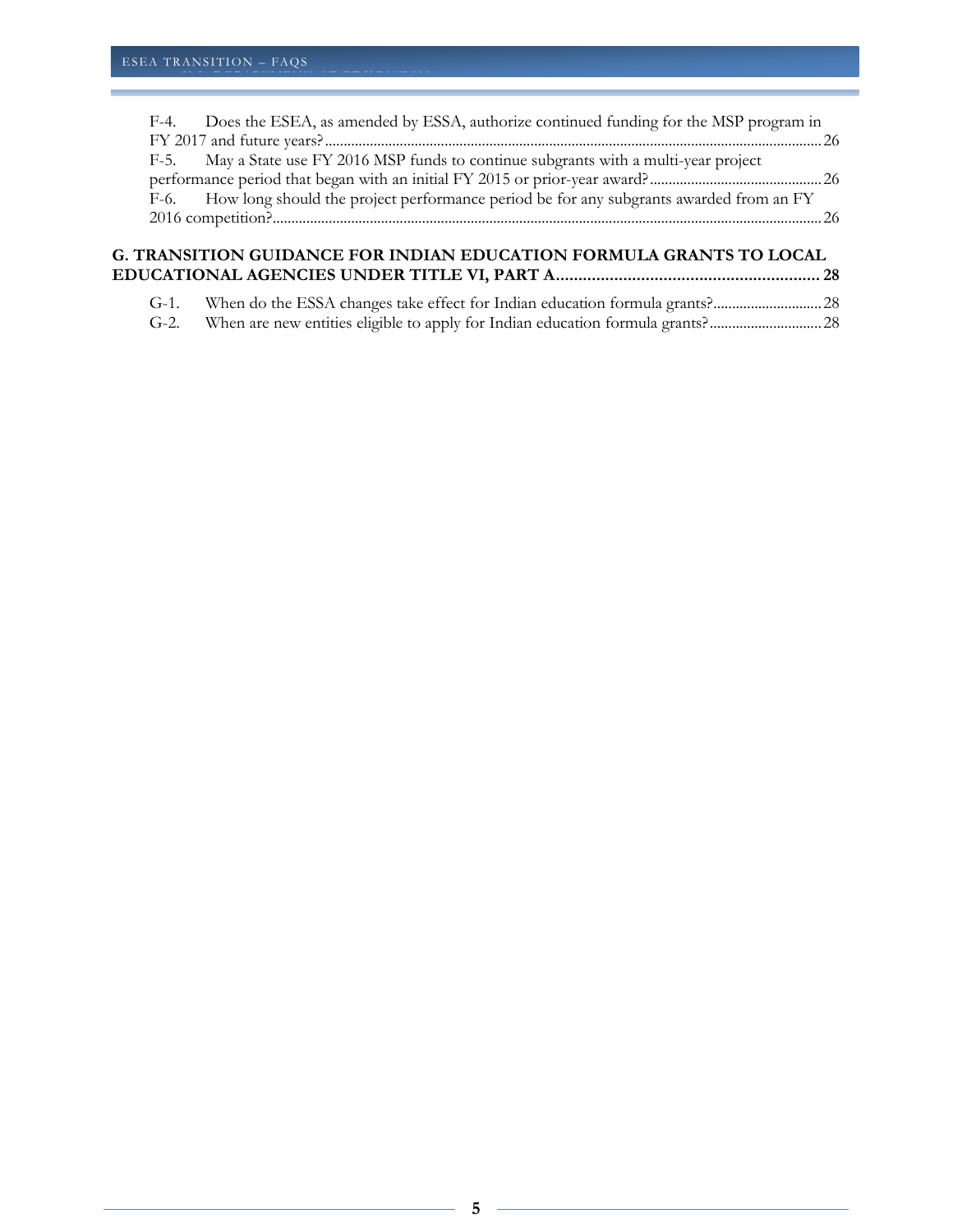#### <span id="page-5-0"></span>INTRODUCTION

On December 10, 2015, President Obama signed the bipartisan Every Student Succeeds Act (ESSA), which reauthorizes the Elementary and Secondary Education Act of 1965 (ESEA). The ESSA builds upon the critical work States and local educational agencies (LEAs) have implemented over the last few years. The reauthorized law sets high standards and contains policies that will help prepare all students for success in college and future careers. It prioritizes excellence and equity and recognizes the importance of supporting great educators in our nation's schools.

The Secretary is offering guidance on transitioning from the ESEA, as amended by the No Child Left Behind Act of 2001 (NCLB) to the ESEA, as amended by the ESSA. This guidance includes actions the U.S. Department of Education (ED) has taken or will take consistent with its authority under section 4(b) of NCLB to the ESSA to support States, LEAs, and schools in this transition. ED has prepared these frequently asked questions (FAQs) to support States and LEAs in understanding expectations during the transition to full implementation of the ESSA.

If you are interested in commenting on this guidance, or if you have further questions that are not answered here, please e-mail [essa.questions@ed.gov](mailto:essa.questions@ed.gov) using the subject "ESSA transition question" or write to us at the following address: U.S. Department of Education, Office of Elementary and Secondary Education, Student Achievement and School Accountability Programs, 400 Maryland Avenue, S.W., Washington, DC 20202.

Please note that this guidance is available in electronic form on ED's website at [http://www2.ed.gov/policy/elsec/leg/essa/faq/index.html.](http://www2.ed.gov/policy/elsec/leg/essa/faq/index.html) ED will update this document on a rolling basis.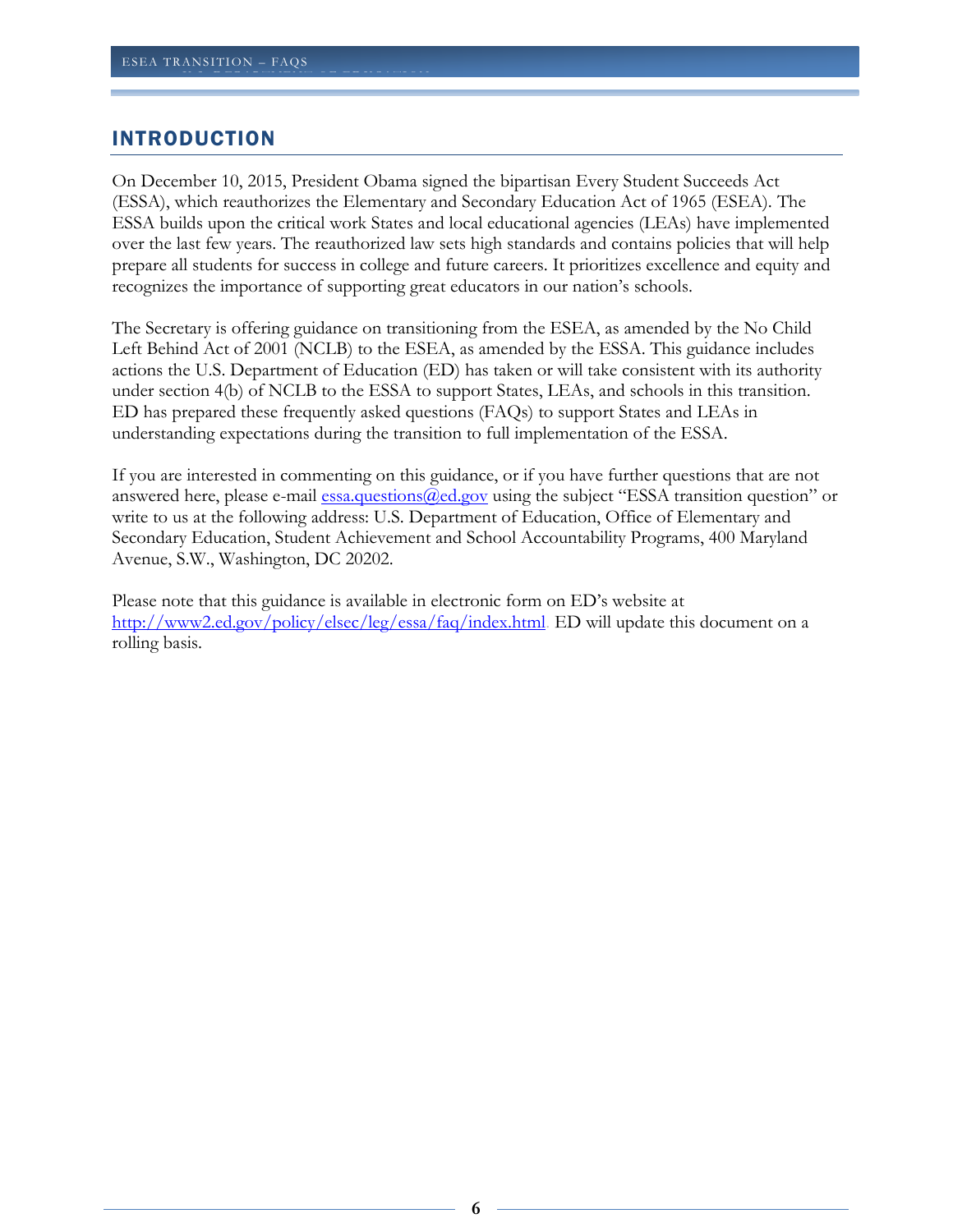# <span id="page-6-0"></span>A. GENERAL GUIDANCE ON ESSA TRANSITION

#### <span id="page-6-1"></span>**A-1. Where can the public access the text of the ESSA?**

U.S. DEPARTMENT OF EDUCATION OF EDUCATION OF EXPLORATION OF EXPLORATION OF EXPLORATION OF EXPLORATION OF EXPLORATION

The full text of the ESSA is available at [https://www.gpo.gov/fdsys/pkg/BILLS-](https://www.gpo.gov/fdsys/pkg/BILLS-114s1177enr/pdf/BILLS-114s1177enr.pdf)[114s1177enr/pdf/BILLS-114s1177enr.pdf.](https://www.gpo.gov/fdsys/pkg/BILLS-114s1177enr/pdf/BILLS-114s1177enr.pdf) In addition, the full text of the ESEA, as amended by the ESSA, is available at [http://legcounsel.house.gov/Comps/Elementary%20And%20Secondary%20Education%20Act%2](http://legcounsel.house.gov/Comps/Elementary%20And%20Secondary%20Education%20Act%20Of%201965.pdf) [0Of%201965.pdf.](http://legcounsel.house.gov/Comps/Elementary%20And%20Secondary%20Education%20Act%20Of%201965.pdf)

#### <span id="page-6-2"></span>**A-2. How will ED award and administer the fiscal year (FY) 2016 appropriations for State and district formula grant programs under ESEA that do not have competitive subawards?**

As stated in ED's [January 28, 2016, Dear Colleague letter \(](http://www2.ed.gov/policy/elsec/leg/essa/transitionsy1617-dcl.pdf)*DCL)*, under the ESSA transition provisions, as clarified by the Consolidated Appropriations Act, 2016, ED will award and administer FY 2016 formula grant funds in accordance with the ESEA as in effect on the day before the date of enactment of the ESSA (*i.e.,* the requirements promulgated under NCLB). Specifically, ED will make FY 2016 formula grant awards for the 2016–2017 school year to States and districts receiving funds under the ESEA non-competitive formula grant programs in the same manner and using the same allocation formulas it did with FY 2015 formula grant funds for the 2015-2016 school year.

#### <span id="page-6-3"></span>**A-3. How must a State make formula grant allocations to LEAs for FY 2016 for the 2016- 2017 school year?**

Each State must make formula subgrant allocations to LEAs in the same manner and using the same allocation formulas as it used for the 2015-2016 school year.

#### <span id="page-6-4"></span>**A-4. Must a State and its LEAs continue to implement ESEA State formula grant programs in accordance with NCLB in the 2016-2017 school year?**

In general, each State and its LEAs that receives FY 2016 funds under a State formula grant program under the ESEA must continue to implement that program in the 2016-2017 school year in accordance with NCLB requirements as they existed in the 2015-2016 school year. There are some specific exceptions to this general rule as discussed in questions A-4a, A-4b, and B-11.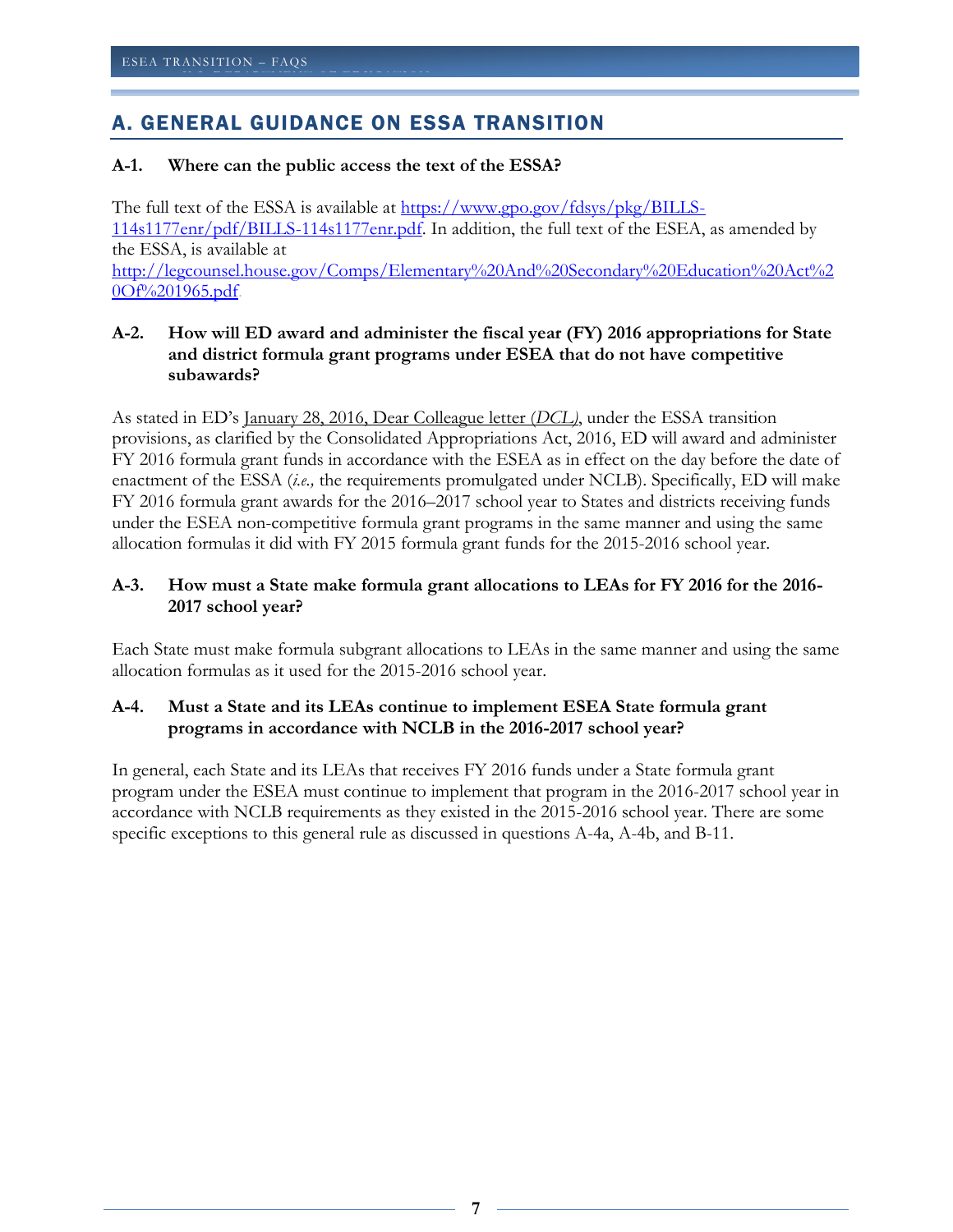#### <span id="page-7-0"></span>**A-4a. What accountability requirements must a State and its LEAs meet in the 2016-2017 school year?**

Section  $5(e)(1)(A)$  of the ESSA provides that ESEA section 1111(b)(2), as authorized by NCLB, is effective only through August 1, 2016. Section 1111(b)(2) contains the requirement that each State that receives Title I, Part A funds must develop and implement a single, statewide accountability system, including establishing annual measurable objectives (AMOs), defining adequate yearly progress (AYP), and holding Title I schools and LEAs accountable under ESEA section 1116. Accordingly, sections 1111(b)(2) and 1116 are no longer in effect after August 1, 2016. Instead, under section 5(e)(2) of the ESSA, a school or LEA that is identified in the 2015-2016 school year as a priority or focus school under ESEA flexibility (see B-3) or as a school or LEA in improvement, corrective action, or restructuring, as applicable, under NCLB (see C-4) must continue to implement interventions applicable to the school or LEA through the 2016-2017 school year. A State that is not implementing ESEA flexibility may, but is no longer required to, ensure that its LEAs offer public school choice, supplemental educational services (SES), or the related notice to parents during the 2016-2017 school year (see C-4 and C-5).

#### <span id="page-7-1"></span>**A-4b. Are there any NCLB requirements with which a State or LEA need not comply during the 2016-2017 school year?**

Yes. In order to ensure an orderly transition from ESEA requirements under the NCLB to those under the ESSA, the Department has identified the following provisions with which a State or LEA need not comply during the 2016-2017 school year because those provisions are not continued under ESSA:

- 1. Section  $1111(h)(1)(C(ii)$  and  $(h)(2)$  of the ESEA, as amended by NCLB, which require each State and LEA to report performance against AMOs (see C-9);
- 2. Section  $1111(h)(6)(B)(ii)$  of the ESEA, as amended by NCLB, which requires a school to notify parents when their child has been assigned to, or has been taught for four or more consecutive weeks by, a teacher who is not highly qualified (see D-3);
- 3. Section 1117 of the ESEA, as amended by NCLB, which requires a State to provide certain types of school supports and recognition (see C-6);
- 4. Section 1119 of the ESEA, as amended by NCLB, which requires that each LEA hire highly qualified teachers; that each State and LEA report on progress toward all teachers being highly qualified (see C-7);
- 5. Section 2141 of the ESEA, as amended by NCLB, which requires an LEA not making progress toward all teachers being highly qualified to create and implement an improvement plan and requires the State to provide technical assistance to such LEA (see D-2);
- 6. Section 3122(a) of the ESEA, as amended by NCLB, which requires each State to establish annual measurable achievement objectives (AMAOs) (see E-1); and,
- 7. Section 3302(b) of the ESEA, as amended by NCLB, which requires each LEA receiving Title III funds that fails to meet one or more of the AMAOs to provide notice to parents of such failure (see E-3).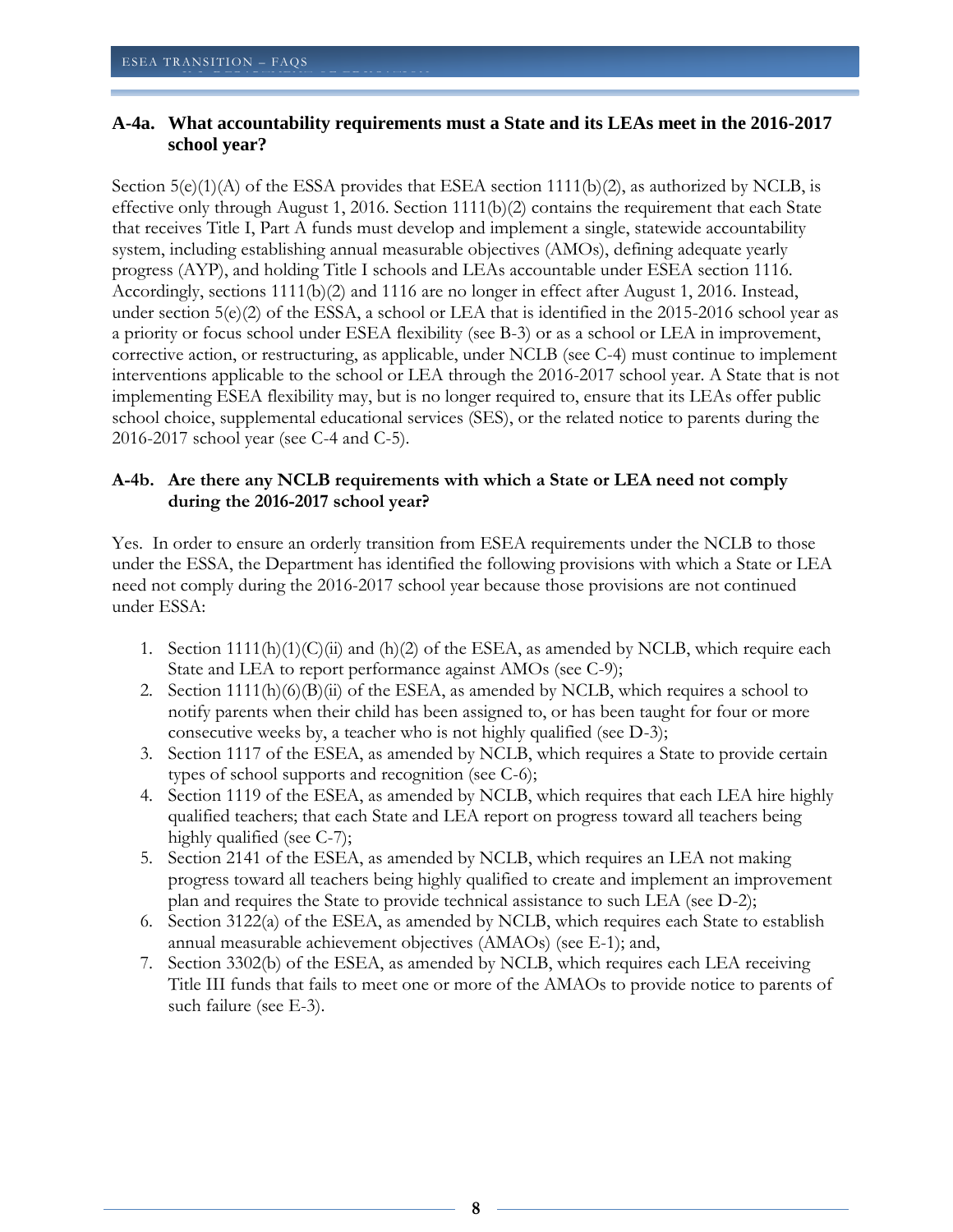As ED continues to analyze the ESSA, it may update this list as necessary. Please note, however, that any requirements not explicitly excluded through this document, or forthcoming guidance, remain required through the 2016-2017 school year. **See B-11 for specific provisions that ED will not require a State or LEA to comply with so that a priority or focus school is able to continue to implement appropriate interventions in the 2016-2017 school year.** (Updated May 4, 2016)

#### <span id="page-8-0"></span>**A-5. Through the 2016-2017 school year, must a State and its LEAs continue to collect data for the Consolidated State Performance Report (CSPR) to submit to EDFacts in accordance with the ESEA, as amended by NCLB?**

In general, through the 2016-2017 school year, each State and its LEAs that receives funds under a State formula grant program under the ESEA must continue to collect data for submission to ED in accordance with NCLB requirements. There are some specific exceptions to this general rule as discussed in questions A-4a, A-4b, A-5a, and B-12.

#### <span id="page-8-1"></span>**A-5a. Are there any NCLB reporting requirements with which a State or LEA need not comply?**

In order to ensure an orderly transition from ESEA requirements under the NCLB to those under the ESSA, the Department has identified the following data elements that a State or LEA need not report to EDFacts based on data from the specified years because those elements are not required under ESSA:

- 1. AMO and AYP files (file specification numbers N109 and N111) based on data from the 2014-2015, 2015-2016, and 2016-2017 school years. (See C-11)
- 2. Data on supplemental educational services and public school choice based on data from the 2016-2017 school year (file specifications C010, C128, and C164. (See C-12)
- 3. AMAO data (data groups 569, 518, and 688 in file specification number N103) based on data from the 2014-2015, 2015-2016, and 2016-2017 school years. (See E-4)
- 4. Highly qualified teacher data files (file specification numbers N063 and N064) based on data from the 2016-2017 school year. (See D-4)

#### <span id="page-8-2"></span>**A-6. Must a State submit a consolidated State application in July 2016 to receive FY 2016 funds?**

No, a State is not required to submit a consolidated State application for funding to ED in July 2016 to receive FY 2016 formula funds. The Consolidated Appropriations Act, 2016, clarifies that FY 2016 formula grant funds will be administered in accordance with the ESEA, as amended by NCLB. ED will provide additional information about consolidated State applications for future funding under the ESSA.

**9**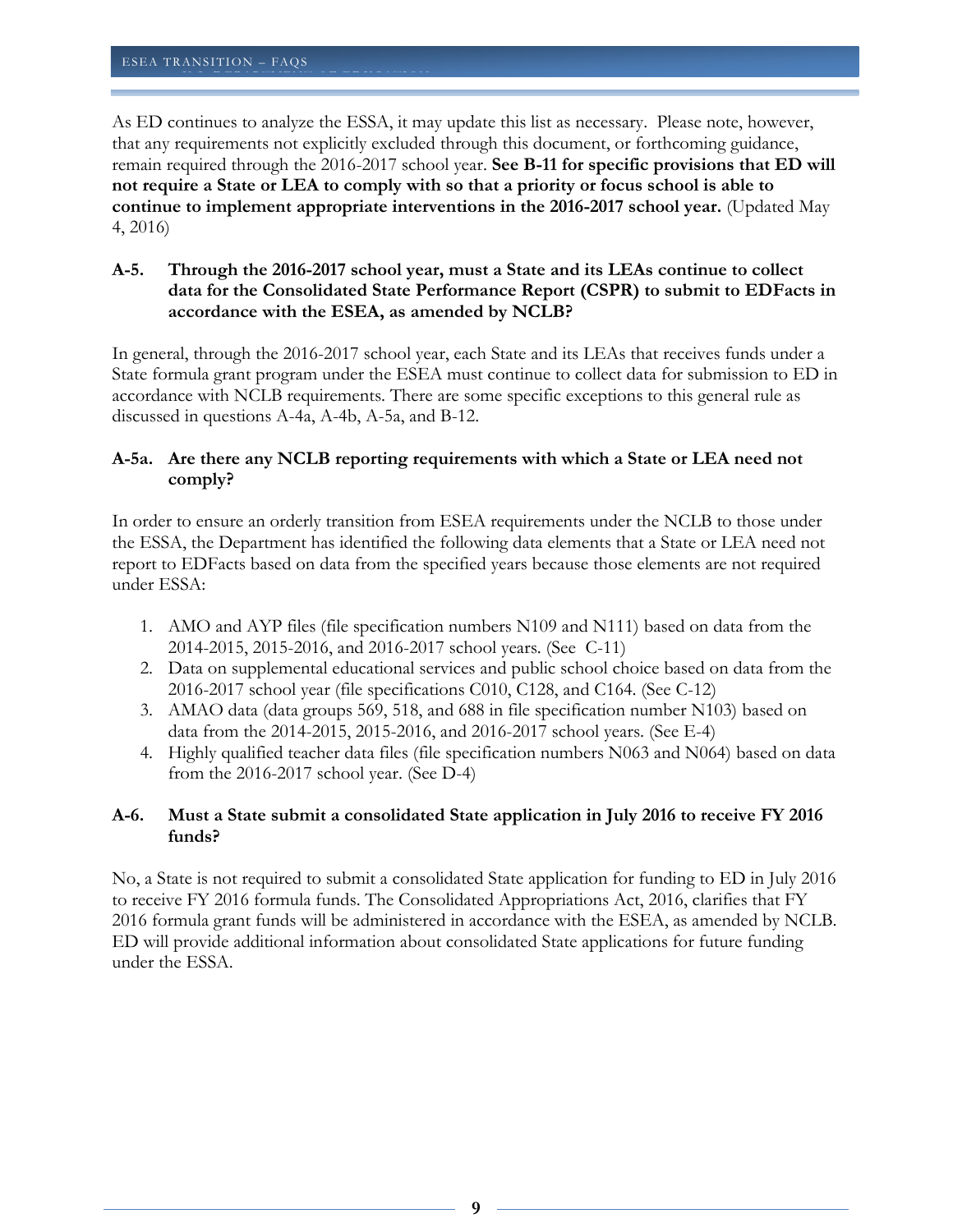# <span id="page-9-0"></span>B. GUIDANCE REGARDING ESEA FLEXIBILITY

U.S. DEPARTMENT OF EDUCATION OF EDUCATION OF EXPLORATION OF EXPLORATION OF EXPLORATION OF EXPLORATION OF EXPLORATION

This section provides guidance related to changes to support the transition to the ESSA for States operating with approved ESEA flexibility requests in the 2015-2016 school year.

#### <span id="page-9-1"></span>IMPLEMENTING INTERVENTIONS IN IDENTIFIED SCHOOLS

#### <span id="page-9-2"></span>**B-1. Must a State continue to implement its ESEA flexibility request?**

Each State with an approved ESEA flexibility request must continue to implement that request through the 2015-2016 school year. All ESEA flexibility requests are null and void as of August 1, 2016.

#### <span id="page-9-3"></span>**B-2. For a State with an approved ESEA flexibility request, what are the general requirements regarding priority and focus school interventions for the 2016-2017 school year?**

In accordance with section  $5(e)(2)(B)(ii)$  of the ESSA, a State with priority and focus schools as identified under an approved ESEA flexibility request must continue to implement interventions applicable to such schools through the 2016-2017 school year.

#### <span id="page-9-4"></span>**B-3. What are the general requirements regarding priority and focus school lists for the 2016-2017 school year?**

As stated in the [December 18, 2015,](http://www2.ed.gov/policy/elsec/leg/essa/transition-dcl.pdf) *DCL,* a State implementing ESEA flexibility must select one of the following options with regard to their priority and focus school lists:

Option A: Do not exit schools and maintain current identification. A State may "freeze" its current lists of priority and focus schools as of December 9, 2015 (the day before the date of enactment of the ESSA). The State may not exit schools from the current lists. These are the schools that will continue to implement their approved interventions through the remaining months of the 2015-2016 school year and in the 2016-2017 school years.

Option B: Exit schools and identify new priority and focus schools. A State may exit priority and focus schools that meet the State's approved exit criteria and identify new priority (at least 5 percent of Title I schools) and focus (at least 10 percent of Title I schools) schools based on more recent data. These schools would implement their approved interventions through the 2016-2017 school year. As stated in the [December 18, 2015,](http://www2.ed.gov/policy/elsec/leg/essa/transition-dcl.pdf) *DCL*, a State selecting this option must provide updated lists of priority and focus schools to ED by **Monday, March 1, 2016.** 

#### <span id="page-9-5"></span>**B-4. During renewal of ESEA flexibility requests in 2015, some States provided an assurance that they would submit updated priority and focus school lists no later than January 31, 2016. What are these States now required to do?**

States that provided an assurance to submit updated priority and focus school lists no later than January 31, 2016, are no longer required to meet this assurance. Instead, all States with approved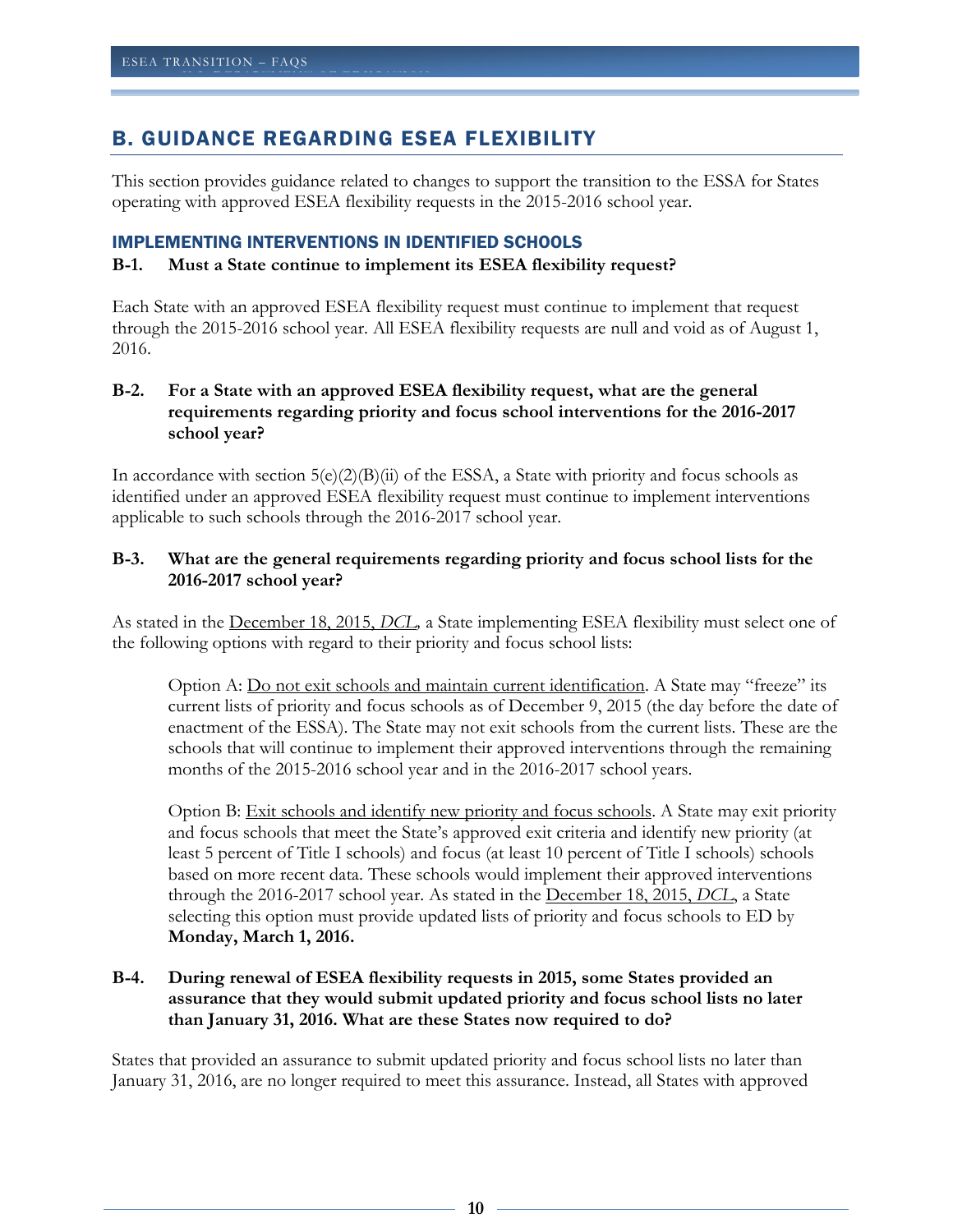ESEA flexibility requests must "freeze" their lists or, by March 1, 2016, exit schools and identify new priority and focus schools, as outlined in B-3.

#### <span id="page-10-0"></span>**B-5. If a State chooses Option A and freezes its current lists of priority and focus schools, what must it submit to ED?**

A State choosing Option A does not need to submit anything to ED regarding its lists of priority and focus schools. However, all schools on these lists must continue to implement their approved interventions through the 2016-2017 school year.

#### <span id="page-10-1"></span>**B-6. If a State chooses Option A, can it exit schools at the end of the 2015-2016 school year?**

No. As stated in the [December 18, 2015](http://www2.ed.gov/policy/elsec/leg/essa/transition-dcl.pdf) *DCL,* a State choosing Option A may not exit schools at the end of the 2015–2016 school year.

#### <span id="page-10-2"></span>**B-7. If a State chooses Option A, can it add schools to its priority and focus school lists in order to ensure that 5 percent and 10 percent, respectively, of all Title I schools implement interventions through the 2016-2017 school year?**

Yes. A State choosing Option A may add priority and focus schools to its lists to ensure that 5 percent and 10 percent of all Title I schools are implementing interventions. However, a State is not required to add schools to these lists if it chooses Option A. Additionally, as described in B-3, a State that chooses Option A does not need to submit updated lists of schools to ED, even after adding schools to its lists. Please note that, under Option A, a State may add schools to its lists of priority and focus schools but must not exit schools from these lists.

#### <span id="page-10-3"></span>**B-8. If a State chooses Option B and exits priority and focus schools that meet its approved exit criteria and identifies new schools based on more recent data, what must it submit to ED?**

A State choosing Option B must provide its updated lists of priority and focus schools to ED by **Monday, March 1, 2016**. These lists must demonstrate that the State has identified the requisite number of priority and focus schools (at least 5 percent and 10 percent, respectively, of Title I schools).

#### <span id="page-10-4"></span>**B-9. If a State chooses Option B and exits priority and focus schools that meet its approved exit criteria but still has a sufficient number of schools on its lists, must it identify new schools?**

No. If, after a State exits priority and focus schools based on its approved exit criteria, the State has still identified 5 percent and 10 percent of its Title I schools as, respectively, priority and focus schools, then it need not identify additional schools. However, as described in B-3, a State that chooses Option B must still submit its updated lists of priority and focus school to ED no later than March 1, 2016.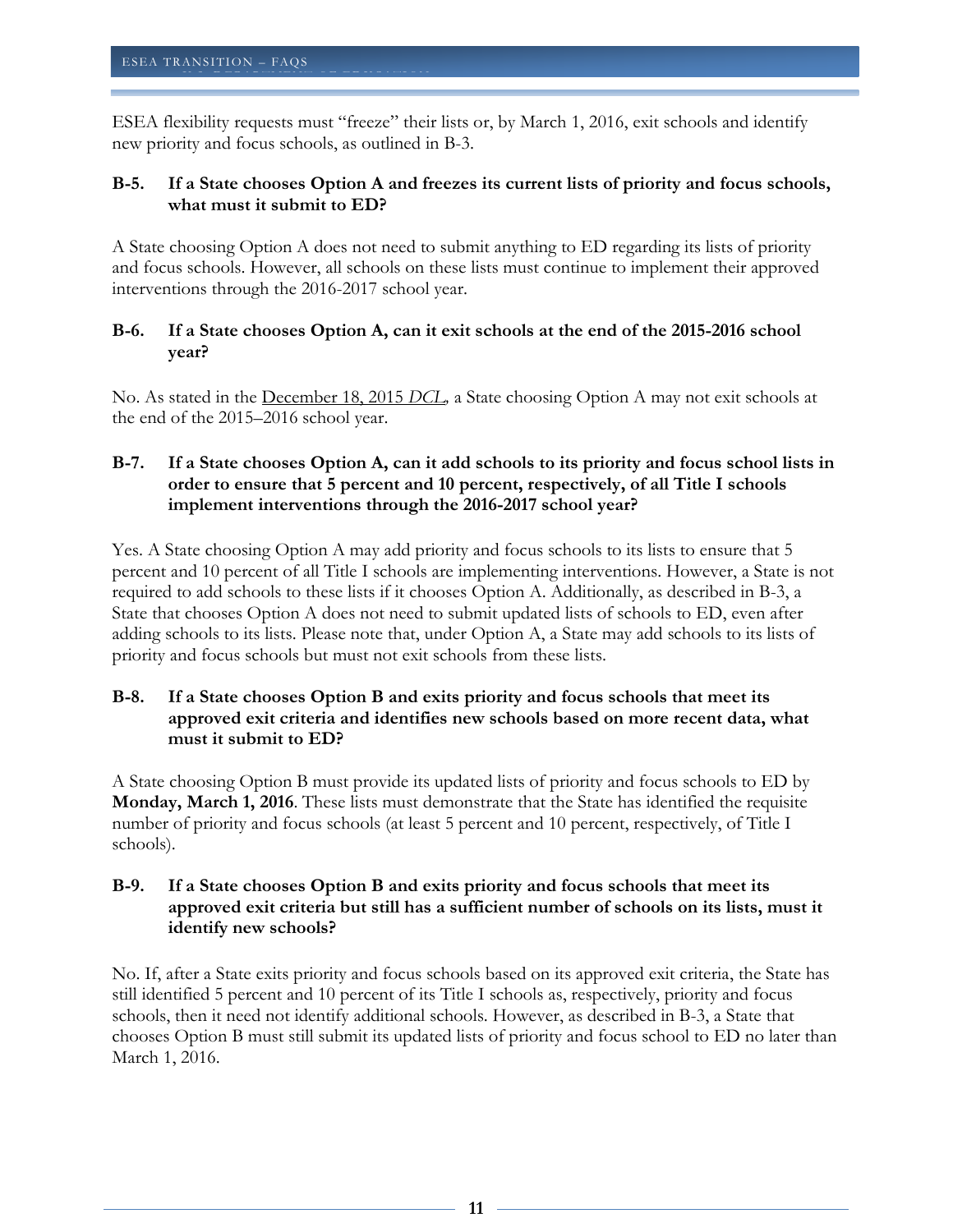#### <span id="page-11-0"></span>**B-10. Must an LEA in a State implementing ESEA flexibility include on its LEA report card the names of schools it serves as focus and priority schools for the 2016-2017 school year?**

Yes. An LEA in a State implementing ESEA flexibility must report on its LEA report card following the 2016–2017 school year the names of schools served by the LEA as priority and focus schools for the 2016-2017 school year.

#### <span id="page-11-1"></span>**B-11. All ESEA flexibility waivers are null and void on August 1, 2016, but priority and focus schools must continue to implement interventions beyond August 1, 2016. Is ED providing these States with any allowances to permit States to support these schools?**

Yes. In order to ensure that an LEA in a State that was implementing ESEA flexibility on the day before enactment of the ESSA is able to comply with the ESSA transition requirement to continue to implement interventions applicable to priority and focus schools during the 2016-2017 school year, ED will not require a State or LEA to comply with the following requirements of the ESEA, as amended by NCLB, so that a priority or focus school is able to continue to implement appropriate interventions in the 2016-2017 school year:

- 1. Section 1003(a), which requires a State to distribute at least 95 percent of the funds it reserves to allocate to LEAs for use in Title I schools in improvement, corrective action, or restructuring;
- 2. Section  $1114(a)(1)$ , which requires that a school have at least a 40 percent poverty rate to be eligible to operate a schoolwide program;
- 3. Section 6123(b), which limits the amount of certain federal funds an LEA may transfer between programs;
- 4. Sections 6213(b) and 6224(e), which require a State to permit an LEA that fails to make AYP to continue to participate in the Small, Rural School Achievement program and to receive a grant under the Rural and Low-Income School program only if the LEA uses funds to carry out ESEA section 1116; and
- 5. Sections  $1113(a)(3)-(4)$  and  $(c)(1)$ , which require an LEA to rank and serve eligible schools according to poverty and allocate Title I funds to schools in rank order of poverty.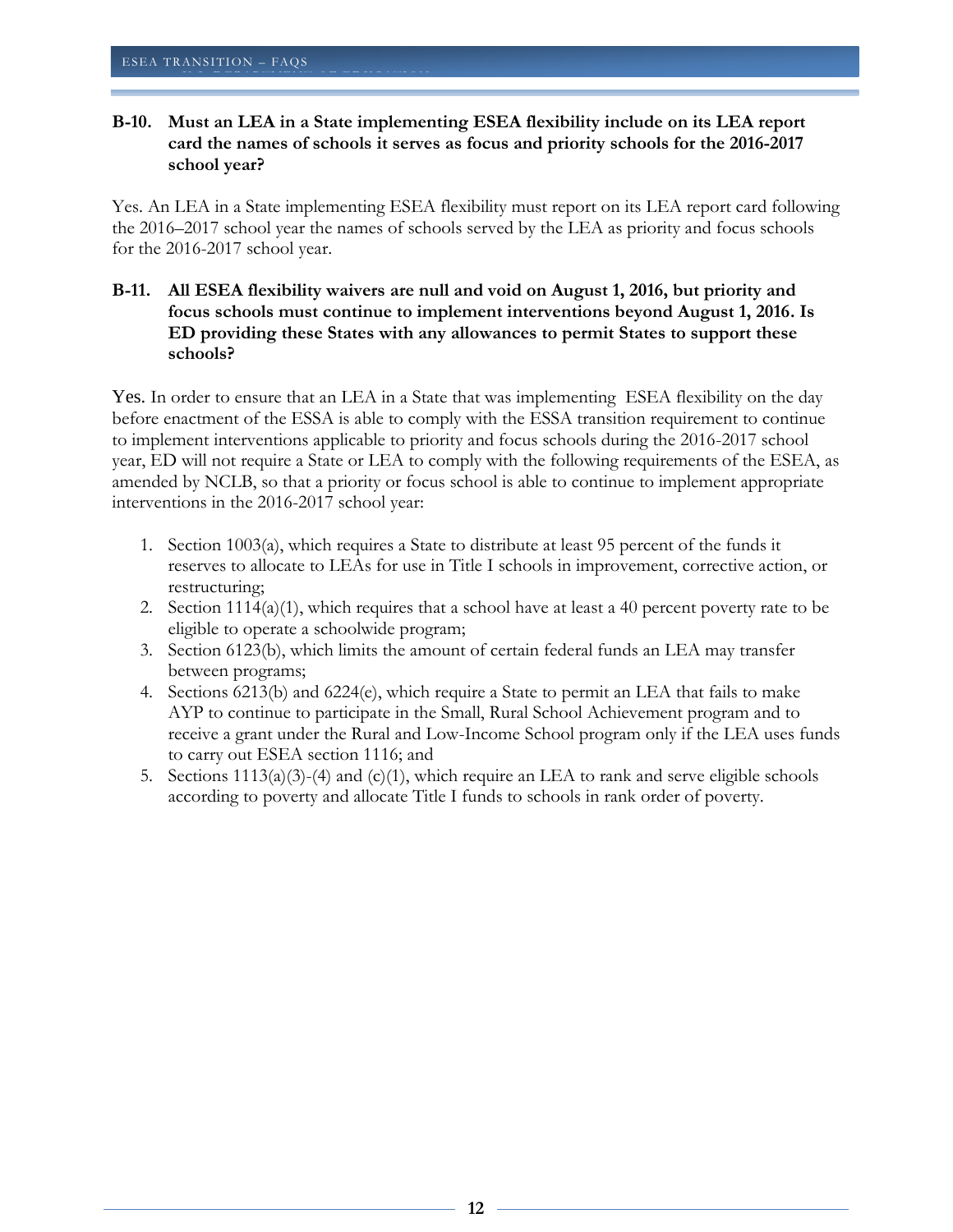# <span id="page-12-0"></span>C. TRANSITION GUIDANCE REGARDING TITLE I PROGRAMS AND REQUIREMENTS

This section provides guidance on ED's expectations during the transition to the ESSA regarding certain Title I requirements.

#### <span id="page-12-1"></span>TITLE I, PART A REQUIREMENTS

U.S. DEPARTMENT OF EDUCATION OF EDUCATION OF EXPLORATION OF EXPLORATION OF EXPLORATION OF EXPLORATION OF EXPLORATION

#### <span id="page-12-2"></span>**C-1. How must a State and its LEAs administer FY 2016 Title I formula funds in the 2016- 2017 school year?**

As described in A-3, a State and its LEAs must administer FY 2016 Title I formula funds in accordance with NCLB requirements as they existed in the 2015-2016 school year, except for specific provisions of NCLB that ED has communicated to States are no longer required, as listed in A-4b and B-11.

#### <span id="page-12-3"></span>**C-2. Must a State develop and submit to ED for review and approval AMOs for performance in the 2014-2015, 2015-2016, or 2016-2017 school years?**

No. As explained in ED's [December 18, 2015, DCL,](http://www2.ed.gov/policy/elsec/leg/essa/transition-dcl.pdf) ED is not requiring a State to develop, or to submit for ED's review and approval, AMOs for school years 2014-2015, 2015-2016, or 2016-2017.

#### <span id="page-12-4"></span>**C-3. If a State is required to calculate AYP either under NCLB or its approved ESEA flexibility request, must that State continue to calculate AYP based on 2014-2015, 2015-2016, or 2016-2017 assessment results?**

No. AYP calculations are not required for schools and LEAs based on 2014-2015, 2015-2016, or 2016-2017 school year assessment results. However, a State may choose to calculate AYP for schools and LEAs.

#### <span id="page-12-5"></span>**C-4. What are the general requirements for schools and LEAs identified as in need of improvement, corrective action, or restructuring in the 2016-2017 school years?**

Section  $5(e)(2)(i)$  of the ESEA, as amended by the ESSA, requires a school or LEA that was identified in 2015-2016 by the State as in need of improvement, corrective action, or restructuring under the ESEA as it existed prior to the enactment of the ESSA (i.e., under NCLB) to continue to implement the same interventions in the 2016-2017 school year. A State is no longer required to ensure LEAs provide supplemental educational services, public school choice, or the attendant parental notice requirements (see C-5). In addition, for the reasons described in A-4a, LEAs are no longer required to provide a parent of a student in a school identified as in improvement, corrective action, or restructuring with the notice described in section 1116(b)(6) of the ESEA, as amended by NCLB.

*Please note that questions C-5 through C-5e apply to a State that is not implementing ESEA flexibility in the 2015-2016 school year and, therefore, whose LEAs are required to provide public school choice and supplemental educational services.*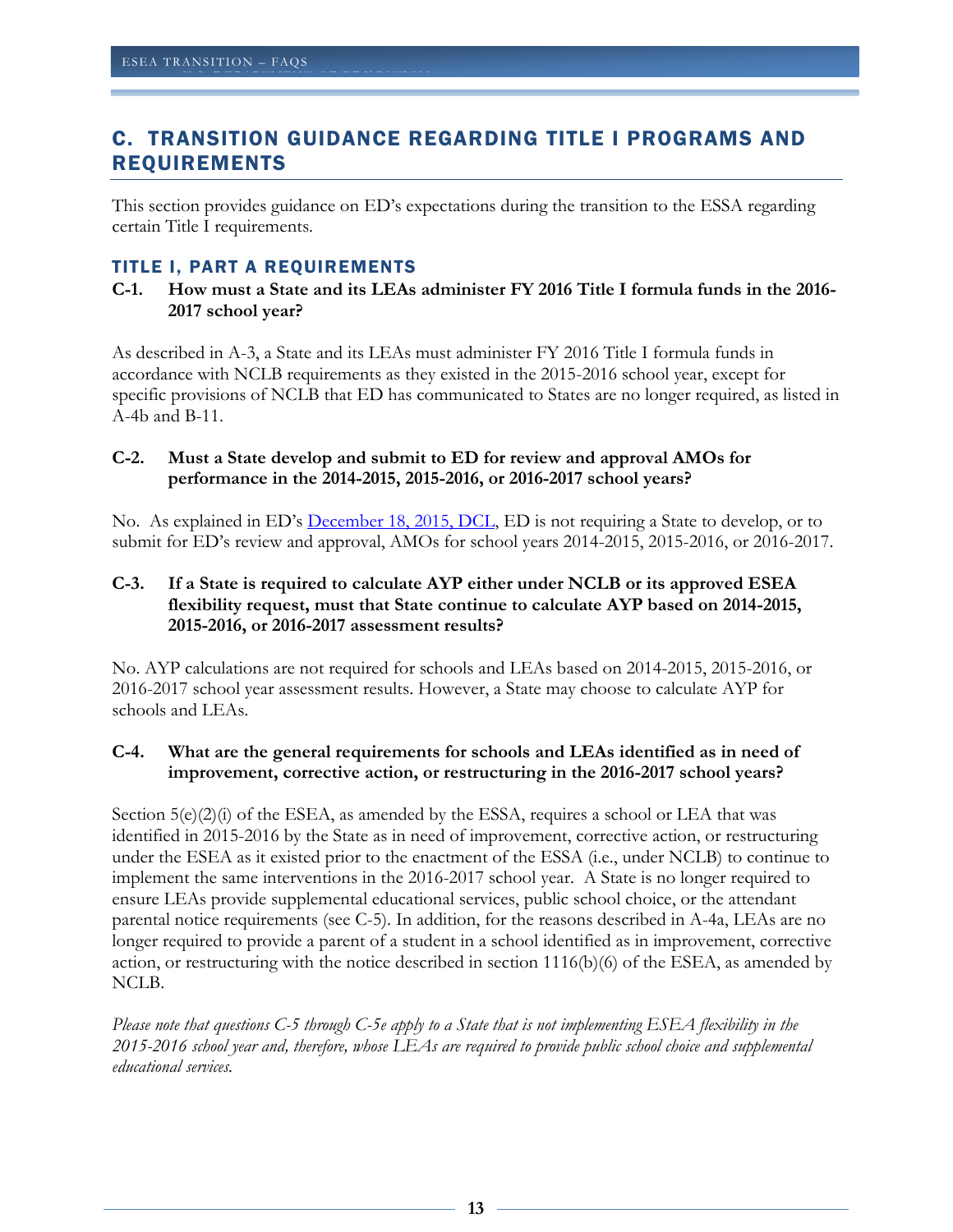#### <span id="page-13-0"></span>**C-5. Is a State required to ensure that LEAs provide students in schools identified for improvement, corrective action, or restructuring with supplemental educational services and public school choice in the 2016-2017 school year?**

No. A State is not required to ensure that LEAs with schools identified as in need of improvement, corrective action, or restructuring provide supplemental educational services, public school choice, and the related notice to parents in the 2016-2017 school year, but a State may choose to do so. A State that elects not to require LEAs to provide students with supplemental educational services, public school choice, and the related parental notice must develop and implement a one-year transition plan to support the orderly transition to the ESSA in their State.

#### <span id="page-13-1"></span>**C-5a. What must a State include in its one-year transition plan if it does not require that an LEA provide students in schools identified for improvement, corrective action, or restructuring with supplemental educational services and public school choice in the 2016-2017 school year?**

A State that chooses not to require its LEAs to provide supplemental educational services and public school choice in the 2016-2017 school year must, in order to ensure an orderly transition to the ESSA, develop and implement a one-year transition plan for ensuring that an LEA provides alternative supports for the students eligible for supplemental educational services in the schools with the greatest need (*e.g.*, schools with large numbers or percentages of students eligible for supplemental educational services, or as defined in the State's transition plan). A State must publicly post this transition plan no later than Friday, May 6, 2016. A State may specify in its plan whether it expects an LEA to spend a specific amount of its Title I, Part A funds to provide alternative supports during the 2016-2017 school year; this amount may be less than an amount equal to 20 percent of the LEA's Title I, Part A allocation. (Added May 4, 2016)

#### <span id="page-13-2"></span>**C-5b. Must the one-year transition plan described in C-5a address supports for all students who were eligible for supplemental educational services in the 2015-2016 school year?**

No. A State's transition plan does not need to address additional supports for all students who were eligible for supplemental educational services in the 2015-2016 school year. Such a plan may cover all students eligible for supplemental educational services because they attend a school identified for improvement, corrective action, or restructuring. Or, for example, a State may permit LEAs to differentiate by prioritizing required supports for eligible students with the greatest need. As another example, a State may permit an LEA to prioritize supports in schools with large numbers or percentages of students eligible for supplemental educational services. (Added May 4, 2016)

#### <span id="page-13-3"></span>**C-5c. What did a State that chose not to require its LEAs to provide supplemental educational services and public school choice in the 2016-2017 school year have to submit to ED with respect to its one-year transition plan?**

A State that chooses not require its LEAs to provide supplemental educational services and public school choice in the 2016-2017 school year had to submit to ED certain assurances concerning its transition plan by March 1, 2016. Each State had to assure that:

1. It will engage in timely and meaningful consultation with relevant stakeholders, including parents, LEAs, teachers, and principals, when developing the transition plan;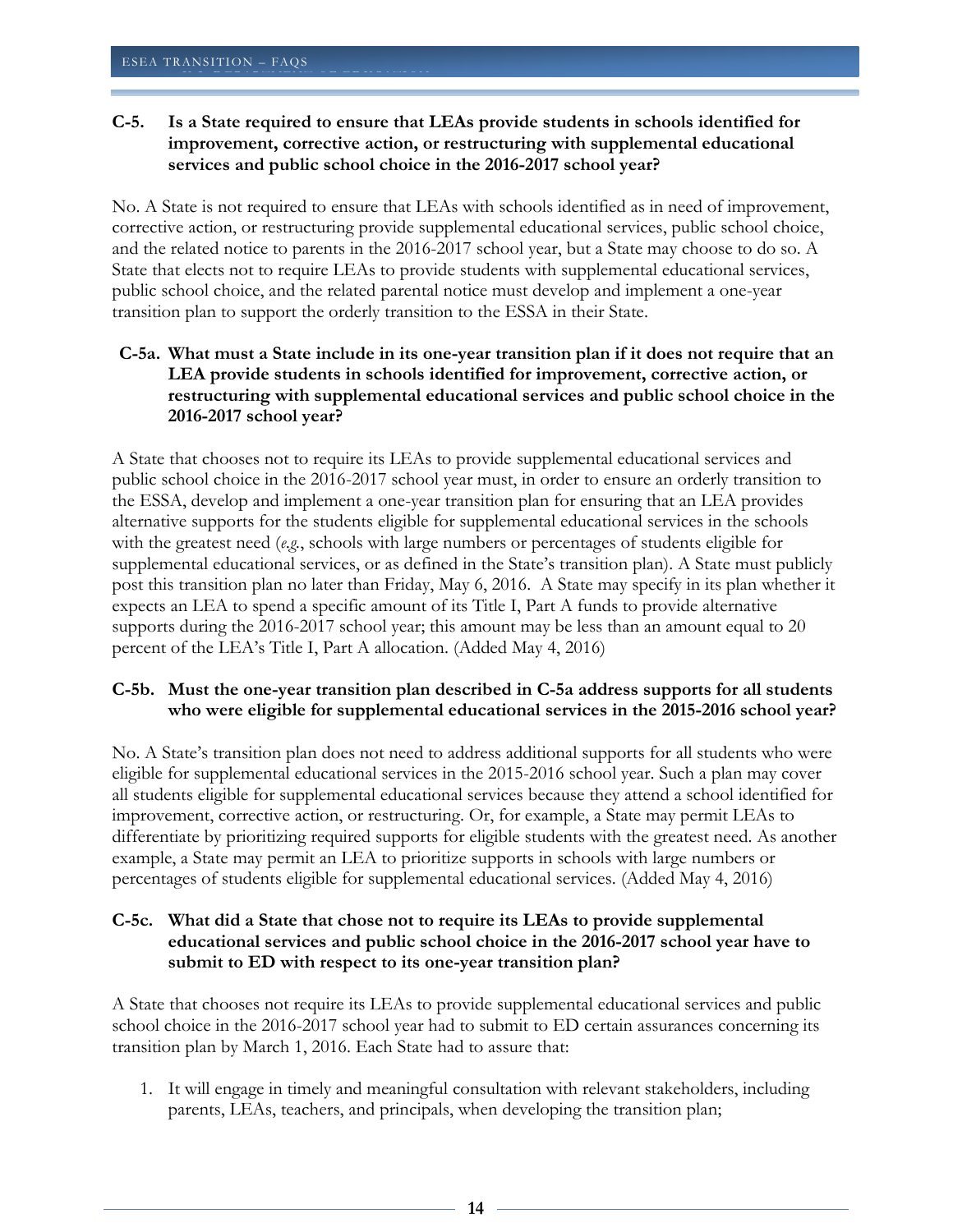- 2. It will publicly post its transition plan no later than Friday, May 6, 2016, in the manner in which the State customarily provides such information to the public (*e.g.*, by posting its transition plan on its website);
- 3. It will explain in the transition plan how it will provide or ensure that LEAs provide students eligible for SES in schools with the greatest need (*e.g.*, schools with large numbers or percentages of students eligible for SES, or as defined in the State's transition plan) with alternative supports and improvement activities intended to improve student outcomes, consistent with allowable uses of Title I funds and all applicable fiscal requirements; and
- 4. Consistent with ESEA section 1116(b)(13), as amended by NCLB, it will require LEAs to permit a student who previously transferred to another public school under No Child Left Behind Act of 2001 (NCLB) to remain in that school until the child has completed the highest grade in that school.

A State that develops a one-year transition plan is not required to submit the plan to ED, but it must publicly post the plan as described above. (Added May 4, 2016)

#### <span id="page-14-0"></span>**C-5d. Are the Title I, Part A funds that an LEA would otherwise spend for choice-related transportation and supplemental educational services subject to the requirement to provide equitable services to eligible private school children, their teachers, and their families?**

Yes, in the same manner and to the same extent as other Title I funds. As stated in ED's January 28, [2016,](http://www2.ed.gov/policy/elsec/leg/essa/transitionsy1617-dcl.pdf) *DCL*, and in C-5 and C-5a, a State need not require an LEA with schools identified as in need of improvement, corrective action, or restructuring in the 2015-2016 school year to provide supplemental educational services, public school choice, and the related notice to parents in the 2016-2017 school year. A State that chooses not to require these services must implement a one-year transition plan as described above. Assuming a State does not require an LEA to continue to provide public school choice or supplemental educational services, the Title I, Part A funds that the LEA would otherwise spend on those services are subject to the requirements under ESEA section 1120, as authorized by NCLB, to provide equitable services to eligible private school children, their teachers, and their families to the same extent and under the same conditions as other Title I, Part A funds (see A-4).

In general, an LEA allocates its Title I, Part A funds in two ways: it allocates the majority of those funds to its Title I schools consistent with ESEA section 1113(c); and it reserves some funds off the top of its allocation under 34 C.F.R. § 200.77 for both required and permissible activities. Equitable services requirements apply to funds allocated to Title I schools and LEA reservations for districtwide services to Title I schools. However, equitable services requirements do not apply to reservations from which an LEA provides services to a subgroup of students—*e.g.,* homeless students, neglected and delinquent students—or if an LEA focuses the reserved funds on a specific subset of low-performing schools—*e.g.,* schools in restructuring—because public Title I school students as a whole do not benefit from those services either.

With respect to Title I, Part A funds that are freed up from not needing to meet the 20 percent obligation under an ESSA transition plan, the responsibility to provide equitable services depends on how an LEA uses those funds. If, for example, the LEA allocates the funds under section 1113(c) of the ESEA to all its Title I schools, it must also provide equitable services with the funds. Similarly, if the LEA uses the freed-up funds for an off-the-top reservation to provide summer school or

**15**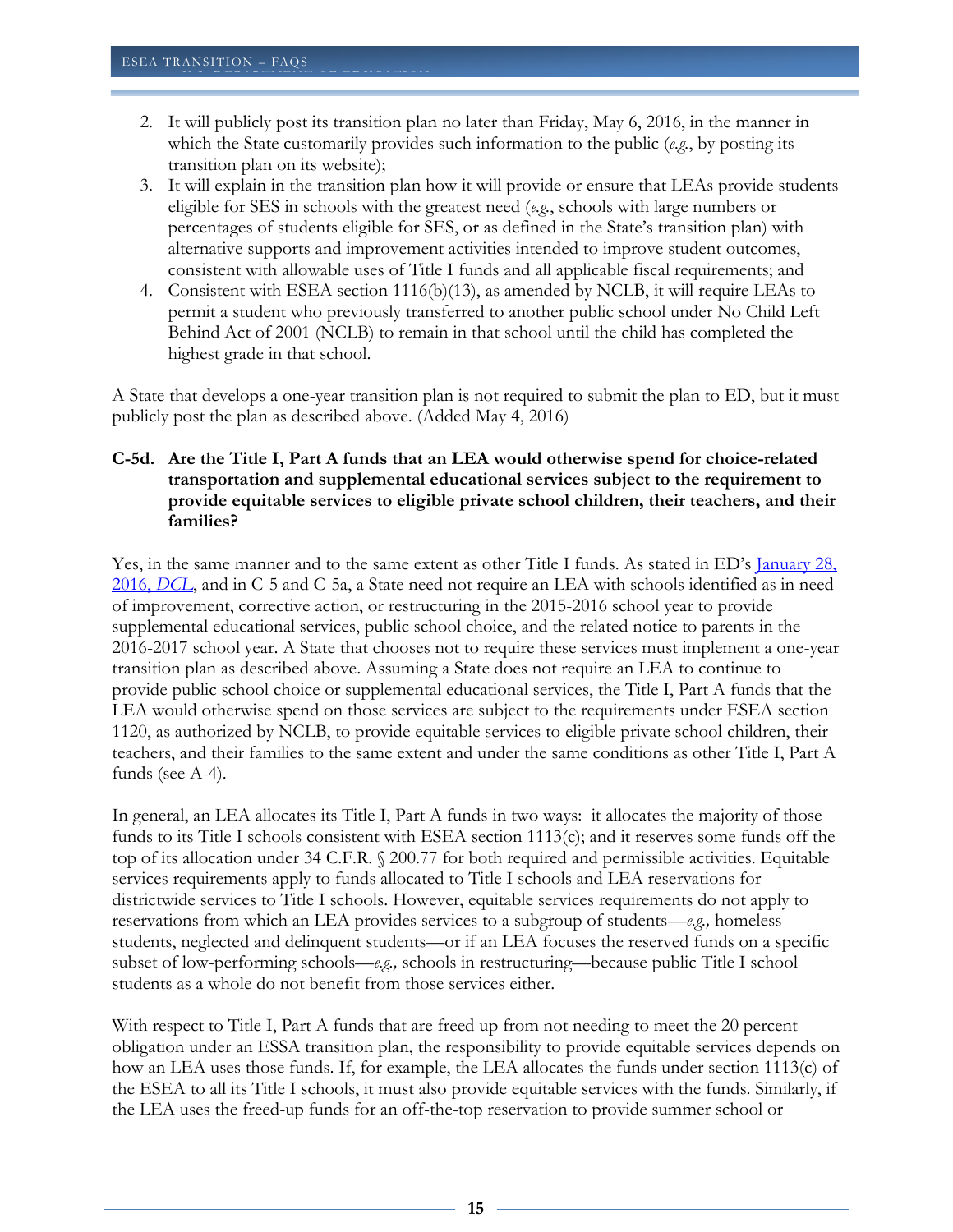professional development to all its Title I schools, or all its Title I schools at a particular grade level, the requirement to provide equitable services would apply. On the other hand, if the State requires an LEA to spend a specific amount, or the LEA on its own uses funds from an off-the-top reservation, to implement interventions in the 2016-2017 school year in schools with the greatest need (see C-5b), the equitable services requirement would not apply. (Added May 4, 2016)

#### <span id="page-15-0"></span>**C-5e. Must an LEA in a State with a one-year transition plan consult with private school officials prior to deciding how to use Title I, Part A funds that may be freed up if the LEA is no longer required to meet the requirements in ESEA section 1116, as amended by NCLB?**

Yes. Under section 1120(b) of the ESEA, as amended by NCLB, an LEA must consult with private school officials during the design and development of the LEA's Title I, Part A programs. For the reasons described in A-4, this requirement continues through the 2016-2017 school year. That consultation must include meetings of LEA and private school officials and must occur before the LEA makes any decision that affects the opportunity of eligible private school children to participate in Title I, Part A programs, including decisions regarding the use of funds freed up under section 1116 of the ESEA, as amended by NCLB, based on a State's one-year ESSA transition plan. (Added May 4, 2016)

#### <span id="page-15-1"></span>**C-6. Must a State continue to provide recognition and supports to schools as required under section 1117 of the ESEA, as amended by NCLB?**

A State must continue to comply with section 1117 of the ESEA, as amended by NCLB, through the 2015-2016 school year. For the reasons described in A-4b, ED is not requiring States to comply with the requirements in section 1117 of the ESEA, as amended by NCLB, beginning in the 2016- 2017 school year, which requires a State to provide support for LEAs and schools receiving Title I, Part A funds and recognition of schools that close achievement gaps and exceed AYP targets.

#### <span id="page-15-2"></span>**C-7. Must a State and its LEAs continue to comply with the requirements in section 1119 of the ESEA, as amended by NCLB, which describe certain requirements for teachers?**

A State and its LEAs must continue to comply with section 1119 of the ESEA, as amended by NCLB, through the 2015-2016 school year, including the requirement that a State and LEA report information related to highly qualified teachers based on the 2014–2015 and 2015–2016 school years. For the reasons described in A-4b, ED is not requiring States to comply with the requirements in section 1119 of the ESEA, as amended by NCLB, beginning in the 2016-2017 school year, which set forth requirements for highly qualified teachers and use of funds to support compliance with the highly qualified teacher requirements. (Updated May 4, 2016)

#### <span id="page-15-3"></span>**C-8. Must a State continue to implement its State Plan to Ensure Equitable Access to Excellent Educators through the 2016-2017 school year?**

Yes. State Plans to Ensure Equitable Access to Excellent Educators, which each State developed to ensure that poor and minority children are not taught at higher rates than other children by inexperienced, unqualified, or out-of-field teachers, remain in effect for the 2015-2016 and 2016- 2017 school years for all States. Section  $1111(g)(1)(B)$  of the ESSA contains a similar requirement

**16**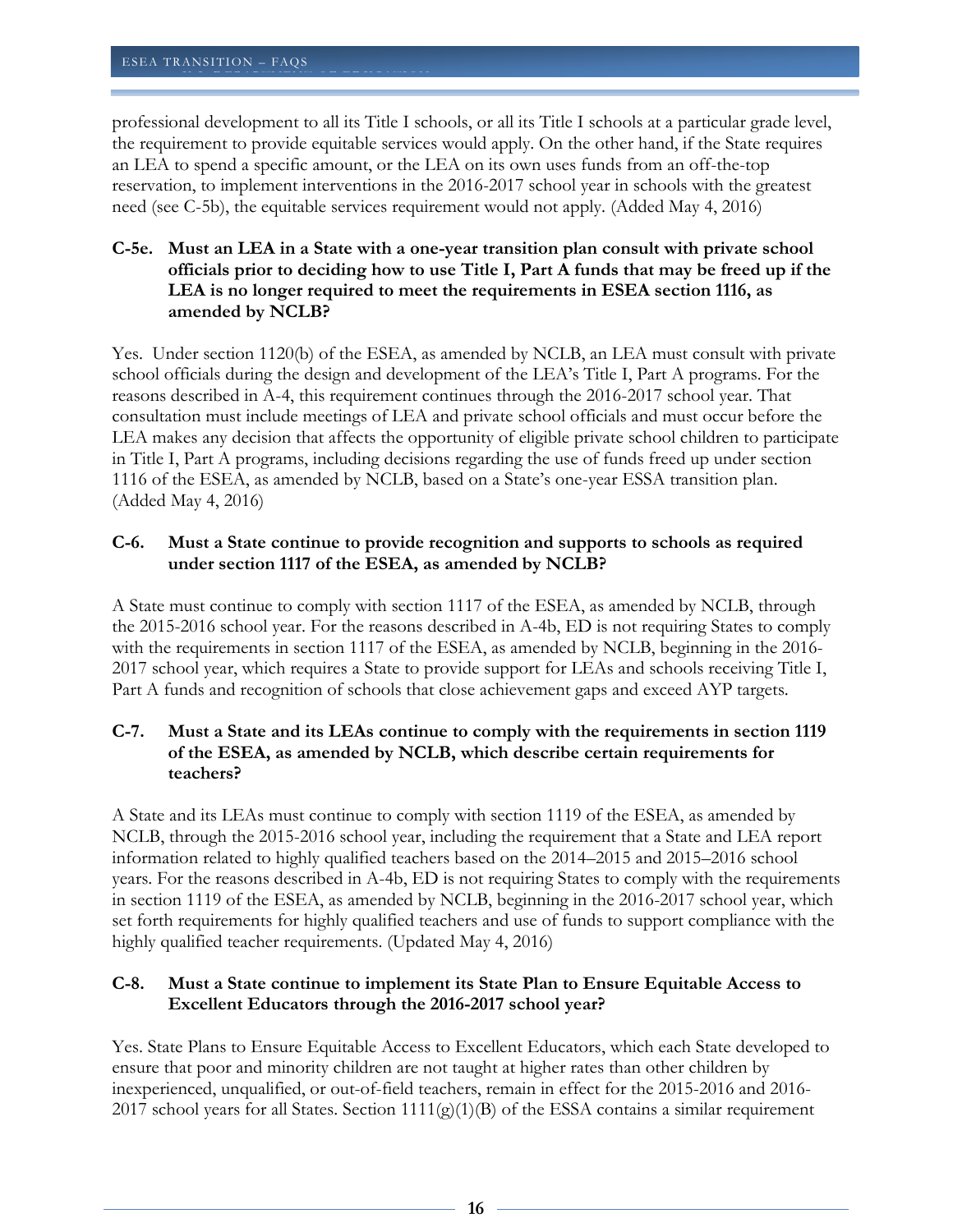that low-income and minority children not be served at disproportionate rates by ineffective, inexperienced, and out-of-field teachers. ED will provide additional information on this new requirement in the future.

#### <span id="page-16-0"></span>**C-8a. Must a State amend its State Plan to Ensure Equitable Access to Excellent Educators for the 2015-2016 or 2016-2017 school year to match the language changes to the requirement in the ESEA, as amended by the ESSA?**

No. A State is not required to amend its State Plan to Ensure Equitable Access to Excellent Educators for the 2015-2016 or 2016-2017 school years. All States should continue implementing their approved State Plans to Ensure Equitable Access to Excellent Educators. In the course of implementing its State Plan to Ensure Equitable Access to Excellent Educators in the 2015-2016 and 2016-2017 school years, a State may seek to amend its plan based on new strategies or to meet changed circumstances, but it need not do so based on changes in the ESEA, as amended by ESSA. A State that seeks to amend its State Plan to Ensure Equitable Access to Excellent Educators should discuss any planned amendments with its program officers in the Office of State Support at OSS.[State]@ed.gov (*e.g.*, OSS.Alabama@ed.gov). (Added May 4, 2016)

#### <span id="page-16-1"></span>TITLE I, PART A REPORTING REQUIREMENTS

#### <span id="page-16-2"></span>**C-9. What must a State and its LEAs continue to publish in State and local report cards for the 2014-2015, 2015-2016, and 2016-2017 school years?**

Each State must continue to implement the report card requirements under Title I, Part A of the ESEA, as amended by NCLB, based on data from the 2014-2015 (if they have not yet been published), 2015-2016, and 2016-2017 school years, except for specific provisions that ED has communicated to States are no longer required in order to ensure an orderly transition to the ESSA (see A-4). For example, State report cards must continue to include each LEA's student achievement on the State assessments compared to students and subgroups of students in the State as a whole. At the school level, the LEA must include a school's student achievement on the State assessments compared to students and subgroups of students in the LEA and in the State as a whole.

For the reasons described in A-4b, ED is not requiring States to comply with the requirements in sections  $1111(h)(1)(C(ii)$  and  $(h)(2)$ . States and LEAs are, therefore, no longer required to include the following elements in State and local report cards based on data from the 2014-2015 (if they have not yet been published), 2015-2016, and 2016-2017 school years: AYP (see C-3) and AMOs (see C-2). Additionally, as discussed in C-7 and D-5, States and LEAs are not required to include teacher quality information in report cards based on data from the 2016–2017 school year.

#### <span id="page-16-3"></span>**C-10. What must a State and its LEAs include in State and local report cards with respect to AYP, since a State is no longer required to submit AMOs to ED for review and approval?**

A State and its LEAs are not required to report on State and local report cards whether an LEA or school made AYP based on the 2014-2015 (if not already published), 2015-2016, or 2016-2017 assessment results. However, a State and its LEAs must continue to report on State and local report cards the most recent LEA and school improvement statuses, including priority and focus school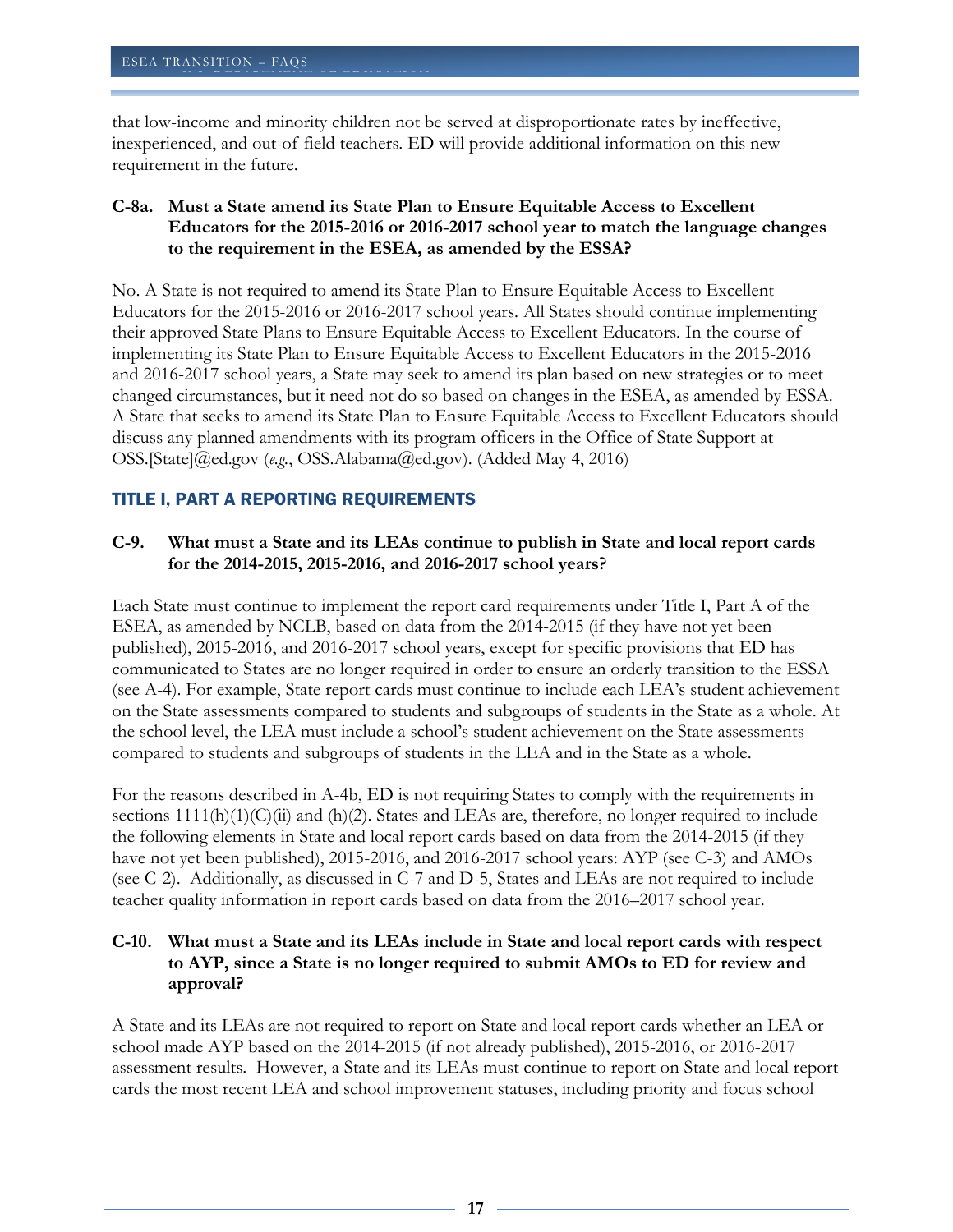statuses, as indicated in the 2013 Report Card Non-Regulatory Guidance available at [http://www2.ed.gov/programs/titleiparta/state\\_local\\_report\\_card\\_guidance\\_2-08-2013.pdf.](http://www2.ed.gov/programs/titleiparta/state_local_report_card_guidance_2-08-2013.pdf)

#### <span id="page-17-0"></span>**C-11. What must a State report to ED as part of the 2014-2015, 2015-2016, and 2016-2017 school year CSPR submissions with respect to AMOs and AYP, since a State is no longer required to submit AMOs to ED for review and approval?**

A State is no longer required to submit AMO files (file specification numbers N109 and N111) to EDFacts for the 2014-2015, 2015-2016, and 2016-2017 submissions. A State is no longer required to respond to accountability questions in section 1.4 of the CSPR (specifically, 1.4.1 Number and percentage of schools and districts that made AYP; 1.4.1 Number and percentage of schools and districts that met all AMOs, 95 percent participation rate, and other academic indicator; 1.4.2, Number and percentage of Title I schools that made AYP; 1.4.2, Number and percentage of Title I schools that met all AMOs, 95 percent participation rate, and other academic indicator; 1.4.3 Number and percentage of districts that received Title I funds that made AYP; and 1.4.3 Number and percentage of districts that received Title I funds that met all AMOs, 95 percent participation rate, and other academic indicator).

Please note that each State is still required to report the other component parts of AYP, including performance against the participation targets in reading and math (file specification numbers N108 and N110), and performance against the other academic indicators (file specification numbers N106 and N107). Each State is also still required to submit all related numeric data, including assessment results for each grade level, subgroup, and subject; participation rates for each grade level, subgroup, and subject; and graduation rates for each subgroup. For further clarification about which EDFacts files are still required, please contact the EDFacts Partner Support Center toll free at 877-457-3336; e-mail at **EDEN** SS@ed.gov; or visit

[http://www2.ed.gov/about/inits/ed/edfacts/eden/contacts.html.](http://www2.ed.gov/about/inits/ed/edfacts/eden/contacts.html)

For a State that has already submitted this information for the 2014-2015 school year, there is no additional action required.

#### <span id="page-17-1"></span>**C-11a. What must a State report to the Office of Special Education Programs as part of the FY 2014 and FY 2015 Part B State Performance Plan/Annual Performance Report (SPP/APR) submission under Indicator 3, since a State is no longer required to submit AMOs to ED for review and approval?**

As explained in ED's **December 18, 2015, DCL**, ED is not requiring a State to develop, or to submit for ED's review and approval, AMOs for school years 2014-2015 or 2015-2016, or to report performance against AMOs for those years. As a result, States are not required to report on Indicator B3A for purposes of the FY 2014 Part B SPP/APR (due in February 2016) and the FY 2015 Part B SPP/APR (due in February 2017). States are required to continue to report on the participation rate for children with Individualized Education Programs (IEPs) under Indicator B3B, and the proficiency rate of children with IEPs on statewide assessments under Indicator B3C in the FY 2014 and FY 2015 Part B SPPs/APRs. (Added May 4, 2016)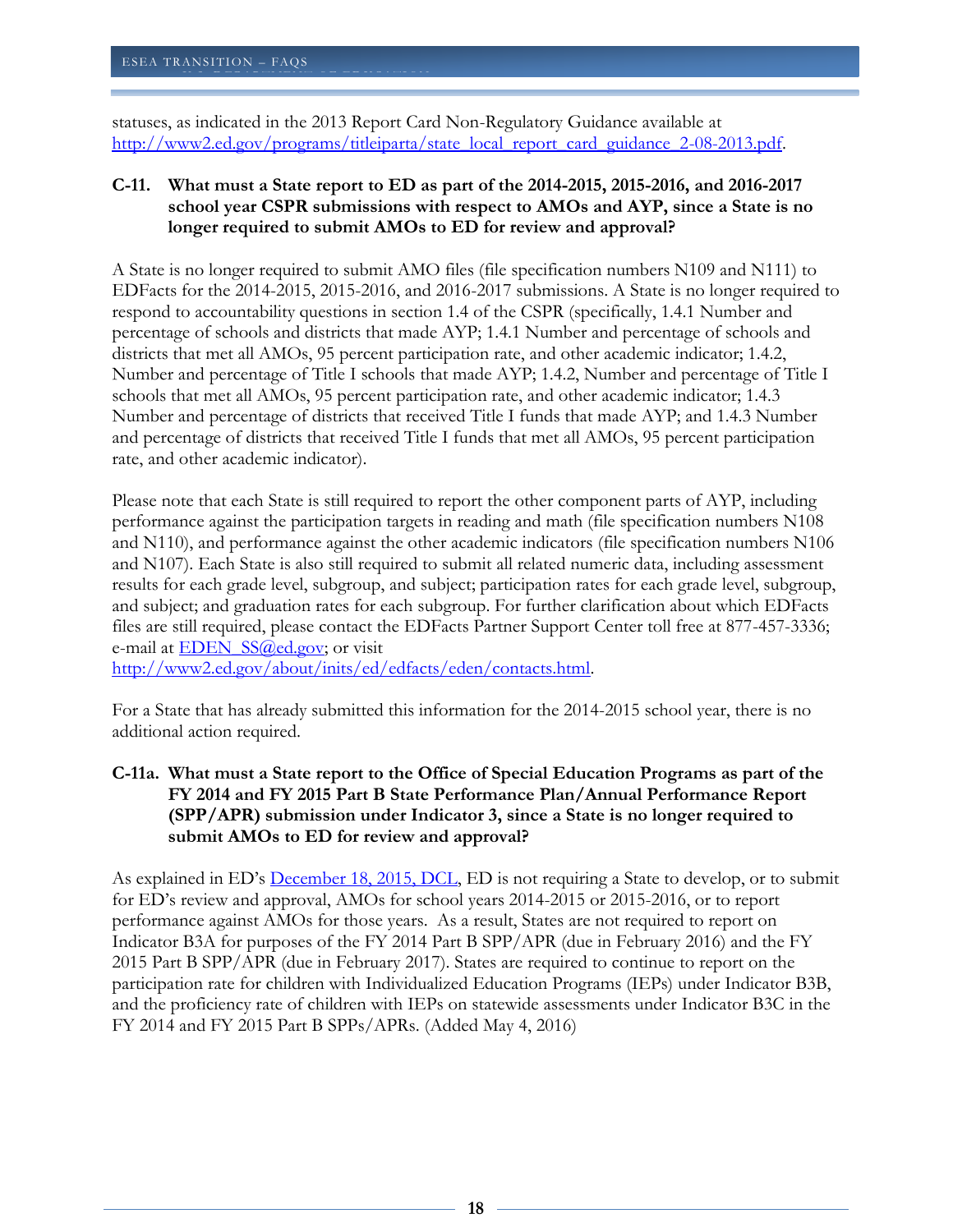#### <span id="page-18-0"></span>**C-12. What must a State report to ED as part of the 2016-2017 school year CSPR submissions with respect to supplemental educational services and public school choice, since a State is no longer required to ensure that its LEAs provide those options?**

States are no longer required to submit data on supplemental educational services and public school choice to EDFacts for the 2016-2017 submissions (file specifications C010, C128, and C164). States are no longer required to respond to supplemental educational services questions and public school choice questions in section 1.4 of the CSPR (1.4.9.1.2, Public School Choice – Students, 1.4.9.1.3, Funds Spent on Public School Choice, 1.4.9.1.4, Availability of Public School Choice Options, 1.4.9.2.2, Supplemental Educational Services – Students, and 1.4.9.2.3 Funds Spent on Supplemental Educational Services), when reporting on the 2015-2016 and 2016-2017 school years.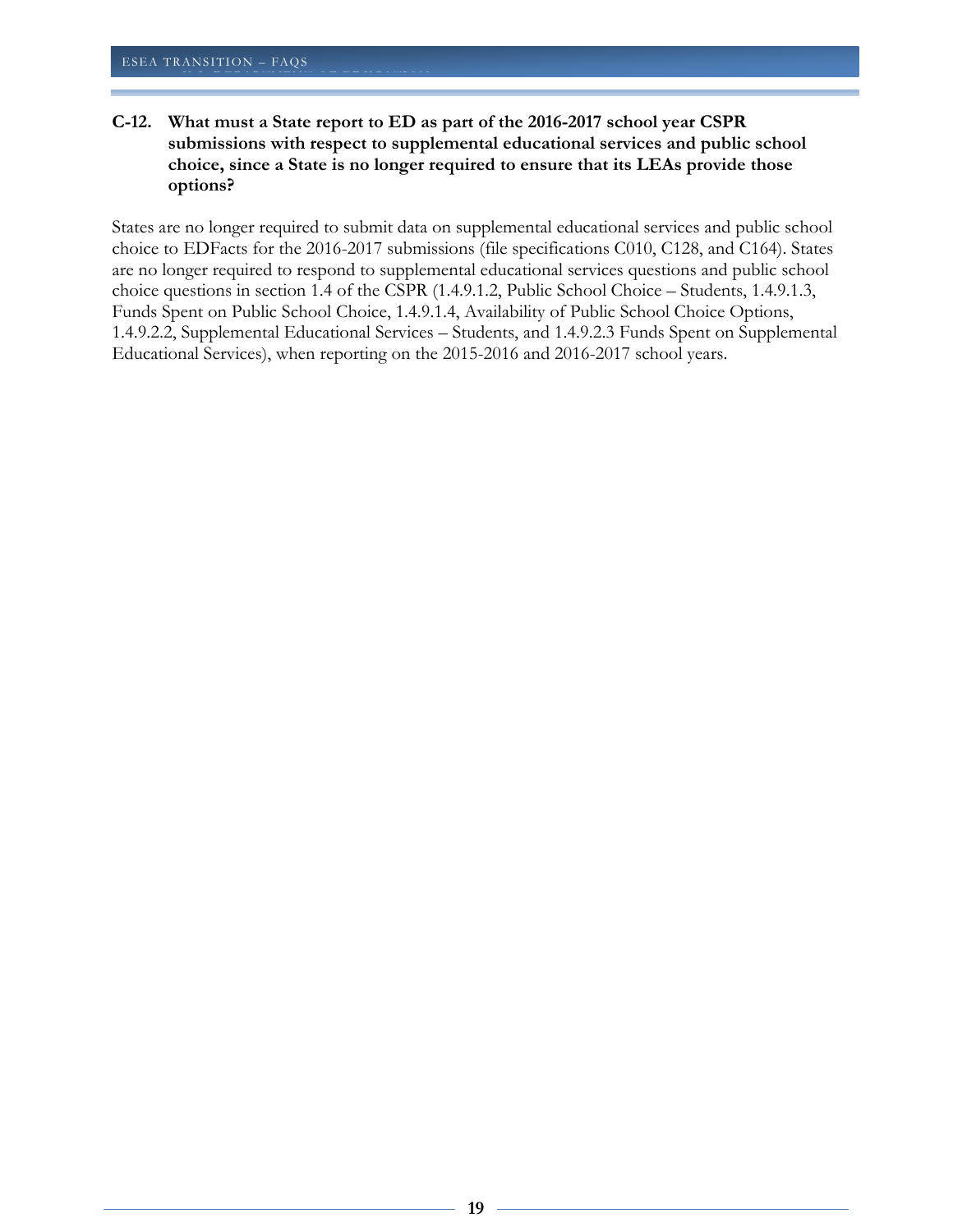# <span id="page-19-0"></span>D. GUIDANCE REGARDING TITLE II, PART A PROGRAMS AND REQUIREMENTS

This section provides guidance regarding Title II programs and requirements during the transition to the ESSA.

#### <span id="page-19-1"></span>TITLE II, PART A REQUIREMENTS

#### <span id="page-19-2"></span>**D-1a. Must a State ensure that special education teachers are "highly qualified," as defined in section 9101 of the ESEA, as amended by NCLB, in the 2016-2017 school year?**

No. The ESSA amended the Individuals with Disabilities Education Act (IDEA) by removing the definition of "highly qualified" in section  $602(10)$  and the requirement in section  $612(a)(14)(C)$  that special education teachers be "highly qualified" by the deadline established in section 1119(a)(2) of the ESEA, as amended by NCLB. Accordingly, a State is not required to ensure that special education teachers are "highly qualified" as defined in the ESEA beginning with the 2016-2017 school year but must ensure that they meet the requirements described in D-1b.

#### <span id="page-19-3"></span>**D-1b. If the definition of "highly qualified" is no longer applicable to special education teachers, what are the federal requirements related to the professional qualifications of those teachers?**

Section 9214(d)(2) of the ESSA amended section  $612(a)(14)(C)$  of the IDEA by incorporating the requirement previously in section 602(10)(B) that a person employed as a special education teacher in elementary school, middle school, or secondary school must: 1) have obtained full certification as a special education teacher (including certification obtained through alternative routes to certification), or passed the State special education teacher licensing examination and hold a license to teach in the State as a special education teacher, except that a special education teacher teaching in a public charter school must meet the requirements set forth in the State's public charter school law; 2) not have had special education certification or licensure requirements waived on an emergency, temporary, or provisional basis; and 3) hold at least a bachelor's degree. Each State must continue to comply with these certification requirements during the 2016-2017 school year. (Updated May 4, 2016)

<span id="page-19-4"></span>**D-2. Must a State continue to comply with the requirements in section 2141 of the ESEA, as amended by NCLB, under which the State must ensure that LEAs take certain actions if they do not make progress toward all teachers being highly qualified and do not make AYP?**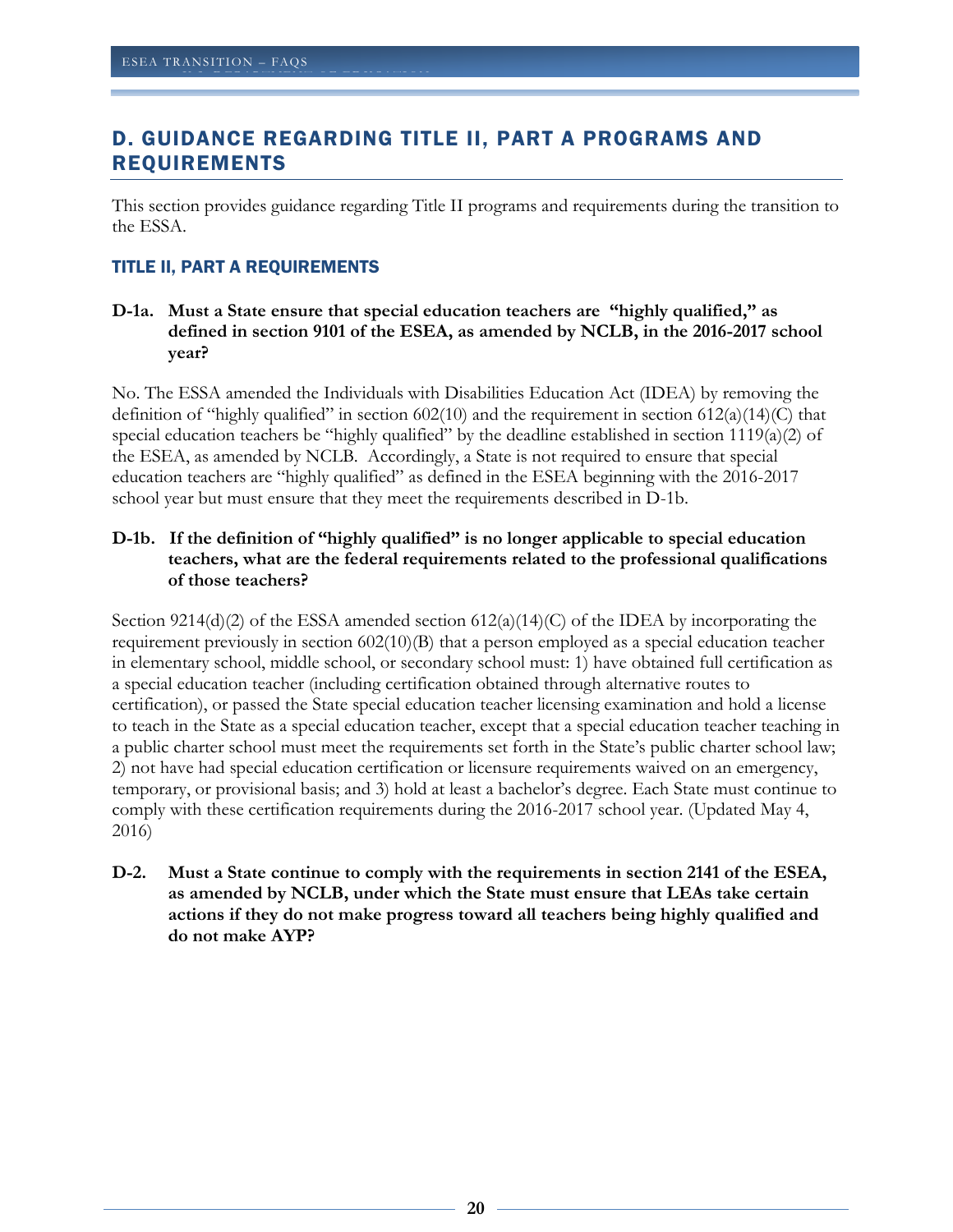Each State must continue to comply with section 2141 through the 2015-2016 school year. For the reasons described in A-4b, ED is not requiring States to comply with the requirements in section 2141 of the ESEA, as amended by NCLB, in the 2016-2017 school year. Specifically, section 2141 of the ESEA, as amended by NCLB, requires an LEA to take certain actions if it does not make progress toward all teachers being highly qualified and does not make AYP, including developing an improvement plan. Thus, beginning in the 2016-2017 school year, an LEA is not required to develop an improvement plan or restrict the use of Federal education funds pursuant to such a plan, and a State is not required to provide the LEA the technical assistance that would be required to develop such a plan. Additionally, the State is not required to enter into the agreement required by section 2141(c) of the ESEA, as amended by NCLB, with an LEA. In addition, an LEA is no longer restricted in its use of Title I, Part A funds for hiring paraprofessionals.

#### <span id="page-20-0"></span>**D-3. Must a school continue to comply with section 1111(h)(6)(B)(ii) of the ESEA, as amended by NCLB, which requires a school to notify parents when their child has been assigned to, or has been taught for four or more consecutive weeks by, a teacher who is not highly qualified?**

No. For the reasons described in A-4b, ED is not requiring States to comply with the requirements in section  $1111(h)(6)(B)(ii)$  of the ESEA, as amended by NCLB, beginning with the 2016-2017 school year. Schools will no longer be required to provide notice to parents related to the highly qualified status of their child's teacher. Please note that LEAs are required to continue with section 1111(h)(6)(A) of the ESEA, as amended by NCLB, which requires an LEA to notify parents that they may request and the LEA will provide certain information regarding the professional qualifications of the student's teachers and paraprofessionals, as appropriate.

#### <span id="page-20-1"></span>TITLE II, PART A REPORTING REQUIREMENTS

#### <span id="page-20-2"></span>**D-4. What must a State report to ED as part of the 2014-2015, 2015-2016, and 2016-2017 school year CSPR submissions as it relates to reporting on highly qualified teachers?**

A State must continue to report highly qualified teacher information to ED through the CSPR based on data from the 2014-2015 and 2015-2016 school years. States will not be expected to submit highly qualified teacher data files (file specification numbers N063 and N064) to EDFacts based on data from the 2016-2017 school year. States are no longer required to respond to teacher quality questions in section 1.5 of the CSPR.

#### <span id="page-20-3"></span>**D-5. What must a State and its LEAs continue to publish in State and local report cards for the 2014-2015, 2015-2016, and 2016-2017 school years related to teacher quality?**

State and local report cards for the 2014-2015 and 2015-2016 school years must continue to include information on teacher quality, as indicated in the 2013 Report Card Non-Regulatory Guidance available at [http://www2.ed.gov/programs/titleiparta/state\\_local\\_report\\_card\\_guidance\\_2-08-](http://www2.ed.gov/programs/titleiparta/state_local_report_card_guidance_2-08-2013.pdf) [2013.pdf.](http://www2.ed.gov/programs/titleiparta/state_local_report_card_guidance_2-08-2013.pdf) States are no longer required to report information on teacher quality beginning with State and local report cards based on 2016-2017 school year information.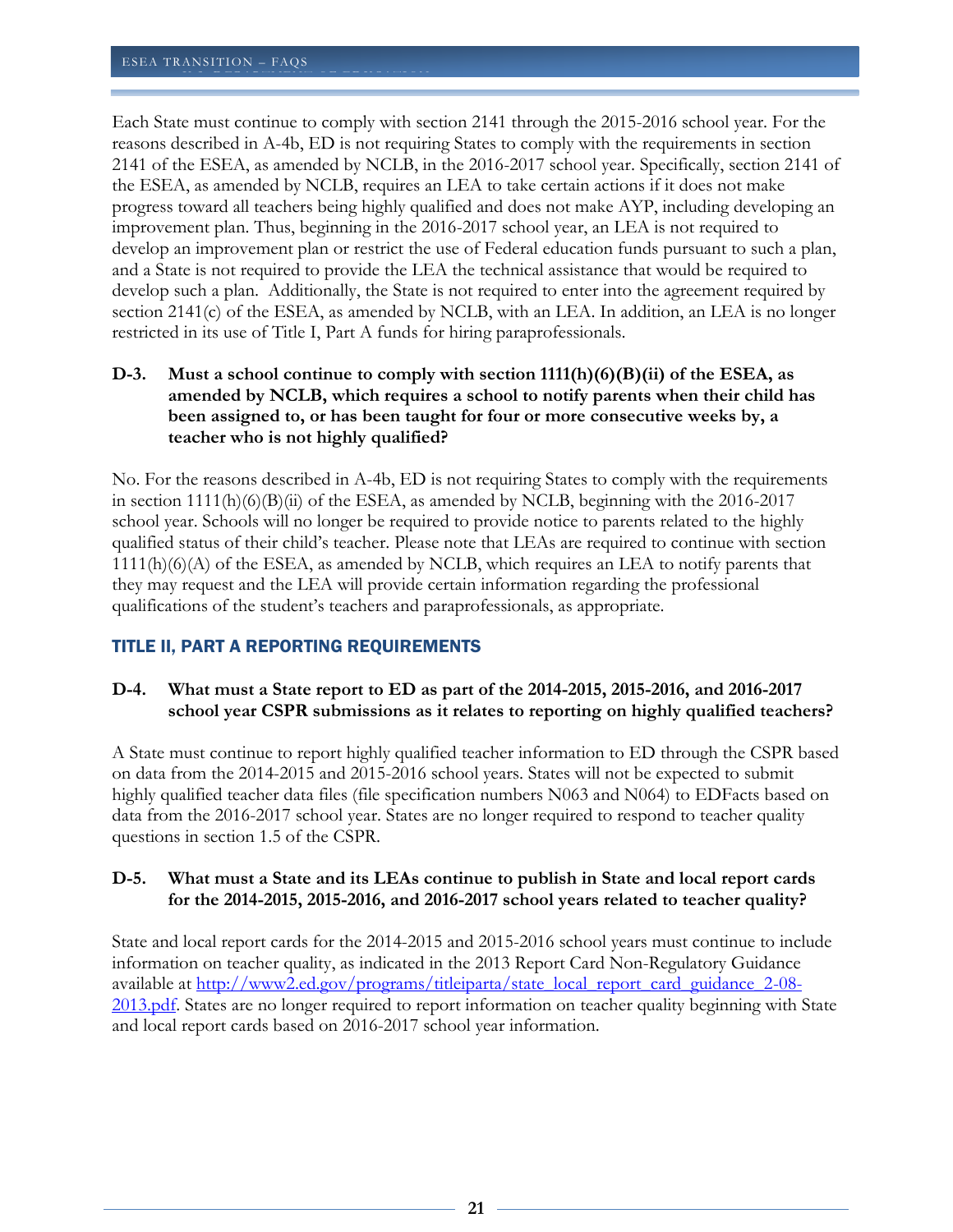#### <span id="page-21-0"></span>STATE AGENCIES FOR HIGHER EDUCATION GRANT PROGRAM

#### <span id="page-21-1"></span>**D-6. How will ED award and administer the State Agency for Higher Education (SAHE) formula grant program for FY 2016?**

ED will award and administer FY 2016 formula grant funds for Title II, Part A grants to SAHEs in the same manner and using the same allocation formulas it did with FY 2015 Title II, Part A funds awarded to SAHEs for the 2015-2016 school year, *i.e.,* in accordance with the ESEA as amended by NCLB. Please see D-8 for applicability of the 27-month period of obligation under the "Tydings Amendment" to funds awarded to the SAHE. (Added May 4, 2016)

#### <span id="page-21-2"></span>**D-7. After FY 2016, does the ESSA continue to provide for a portion of a State's Title II, Part A funds to be awarded to a SAHE, or otherwise require a State to award a portion of its Title II, Part A funds to a SAHE, for competitive grants that support teachers, principals, and other school leaders?**

No. Under the ESEA, as amended by ESSA, ED will award each State all Title II, Part A funds available for the State; ESSA does not provide for any Title II, Part A grant awards or set-aside for SAHEs. Therefore, beginning in FY 2017, ED will no longer award SAHEs any Title II, Part A funding. However, beginning in FY 2017, under section  $2101(c)(4)(A)$  of the ESEA, as amended by ESSA, States may implement Title II, Part A allowable State-level activities in conjunction with a SAHE and carried out through a grant or contract with a for-profit or nonprofit entity, including an institution of higher education. In addition, Title II, Part A funds that a State reserves for its administrative costs may support the costs of involving the SAHE in these activities. SAHEs may want to discuss with SEAs how they may help their States to carry out these activities. (Added May 4, 2016)

#### <span id="page-21-3"></span>**D-8. How may SAHEs make awards of FY 2016 funds?**

Formula grant recipients, including SAHEs, will continue to operate in the 2016-2017 school year under the plans, procedures, and requirements that are in place for the 2015-2016 school year. A SAHE may use its FY 2016 Title II, Part A funds for continuation awards or for new awards. Consistent with the Tydings Amendment in section 421(b) of the General Education Provisions Act (20 U.S.C. § 1225(b)), grantees have a total of 27 months to obligate and expend funds that ED awarded on July 1 of the Federal fiscal year for which the funds were appropriated. Therefore, since all FY 2016 funds awarded to a SAHE must be obligated and expended by September 30, 2018, after making any needed continuation awards, the SAHE may use the remainder of its FY 2016 funds to make one- or two-year subgrants under provisions of the ESEA, as amended by NCLB. For additional questions about the administration of the SAHE program during the transition to ESSA, please contact your State's program officers in the Office of State Support at OSS.[State]@ed.gov (e.g., OSS.Alabama@ed.gov). (Added May 4, 2016)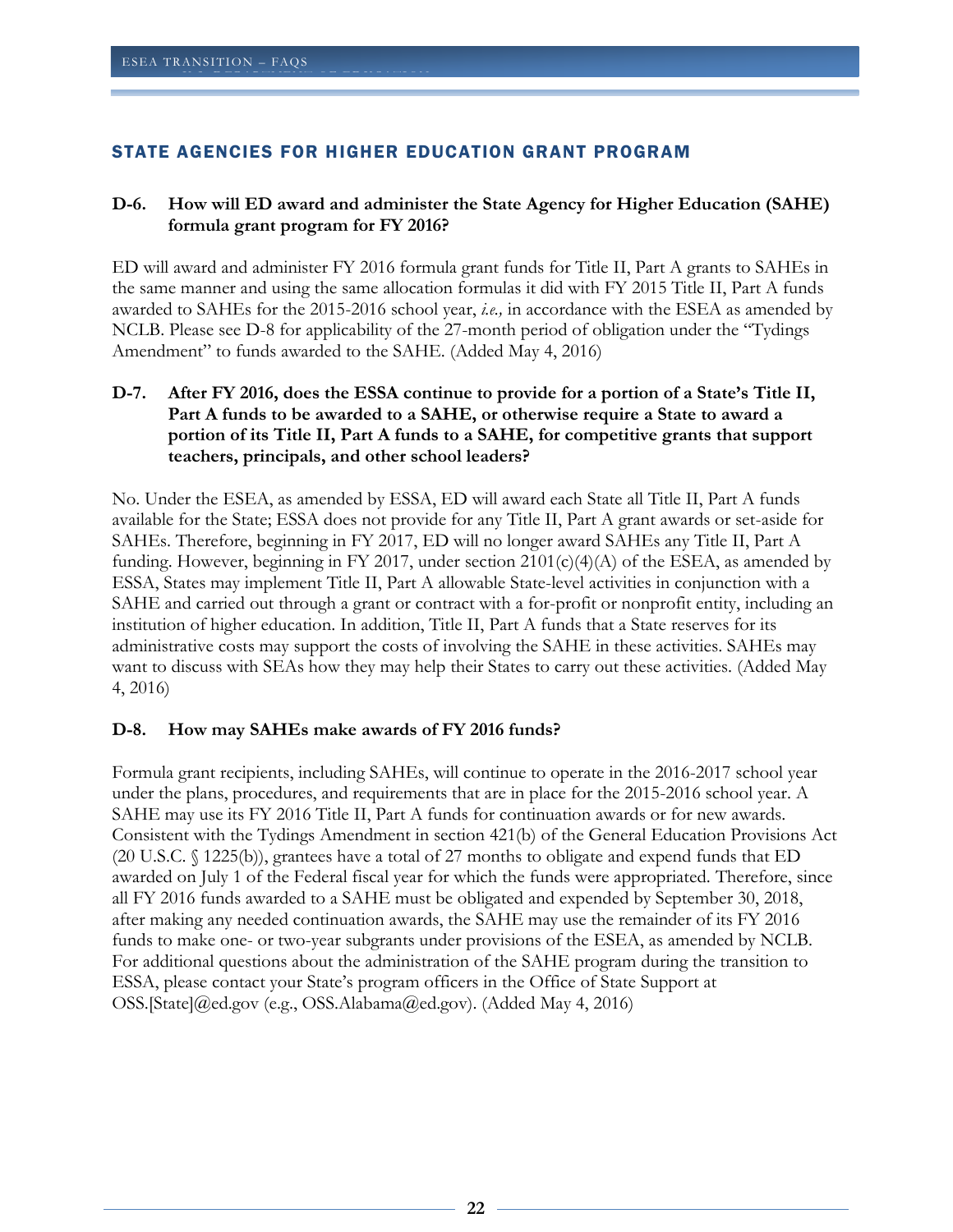# <span id="page-22-0"></span>E. GUIDANCE REGARDING TITLE III, PART A PROGRAMS AND REQUIREMENTS

This section provides guidance regarding Title III programs and requirements during the transition to the ESSA.

#### <span id="page-22-1"></span>TITLE III, PART A REQUIREMENTS

#### <span id="page-22-2"></span>**E-1. Must a State make new AMAO determinations based on 2014-2015 or 2015-2016 assessment results?**

No. For the reasons described in A-4b, ED is not requiring States to comply with the requirements in section 3122(a) of the ESEA, as amended by NCLB. As such, a State is not required to make new accountability determinations based on 2014-2015 or 2015-2016 assessment data (as appropriate). A State that chooses not to make new AMAO accountability determinations may freeze district accountability determinations under Title III based on the most recent AMAO calculations, and must continue to implement corresponding supports and interventions in those LEAS for the remaining months of the 2015-2016 school year and the 2016-2017 school year (see E-2).

#### <span id="page-22-3"></span>**E-2. If a State chooses not to make new AMAO accountability determinations, what are the general requirements for LEAs in the 2016-2017 school year that did not meet AMAOs for at least two or four years based on the most recent AMAO determinations that the State made?**

An LEA that was implementing an improvement plan in the 2015-2016 school year or other interventions or reforms pursuant to section 3122(b)(4) of the ESEA, as amended by NCLB, must continue to implement the improvement plan or other interventions and reforms in the 2016-2017 school year and the State must continue to provide technical assistance and support to each such LEA.

#### <span id="page-22-4"></span>**E-3. Must an LEA that fails to meet one or more of its AMAOs based on assessment result from the 2014-2015, 2015-2016, or 2016-2017 school year (or would not meet its AMAOs if the State made AMAO determinations) provide notice to parents of such failure in accordance with section 3302(b) of the ESEA, as amended by NCLB?**

No. For the reasons described in A-4b, ED is not requiring States to comply with the requirements in section 3302(b). Because ED is not requiring the calculation of AMAOs based on assessment results from the 2014-2015, 2015-2016, or 2016-2017 school years, States and LEAs are not required to comply with the parental notification requirements in section 3302(b) of the ESEA, as amended by NCLB, which requires each LEA that fails to meet one or more of the AMAOs to provide notice to parents of such failure.

Please note, however, that each State and LEA must continue to comply with the parental notification requirements in section 3302(a) of the ESEA, as amended by NCLB through the 2016- 2017 school year, which requires that an LEA provide notice to the parent or parents of a student identified as an English learner within 30 days of the start of the school year (or for students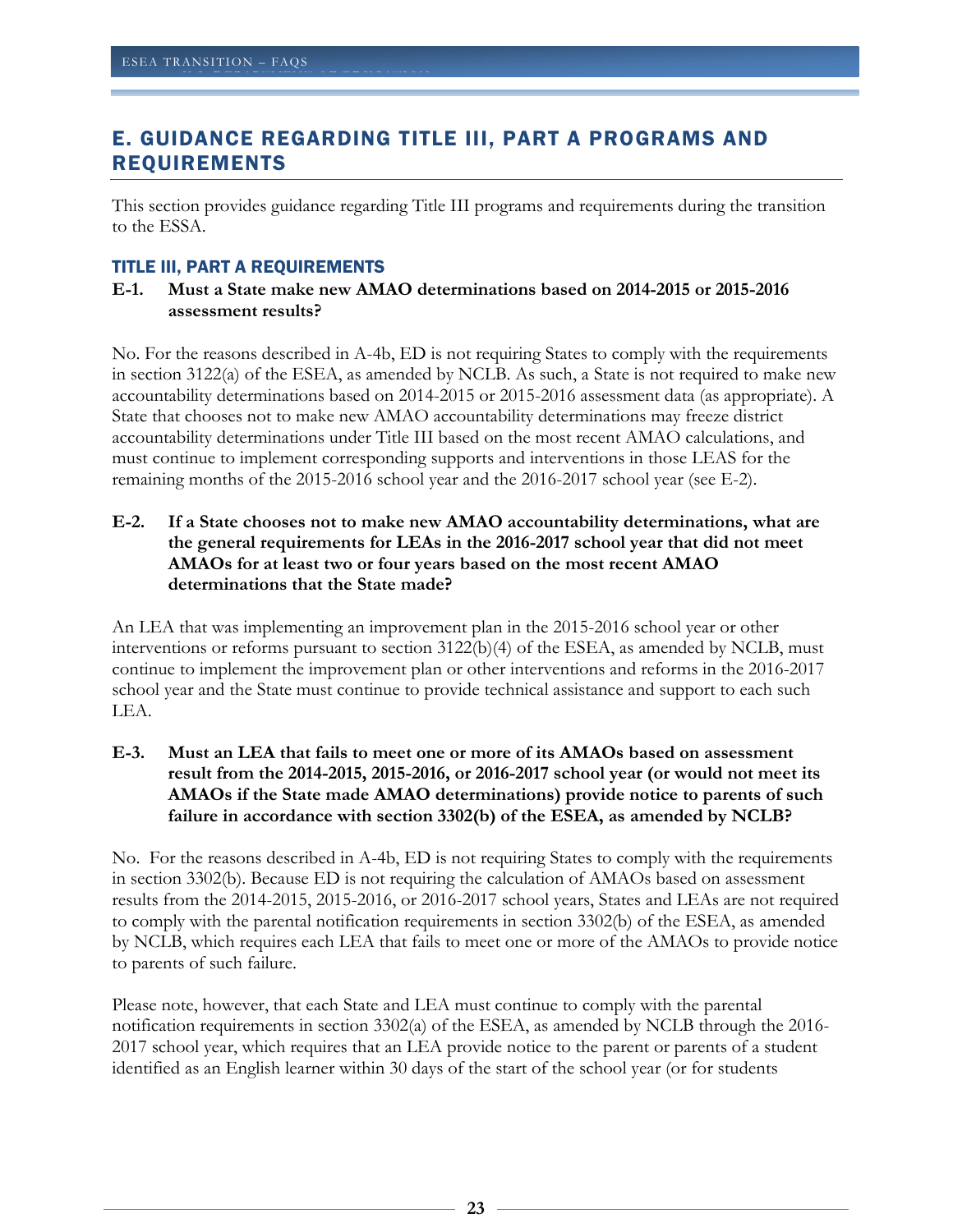identified later in the school year, within two weeks) that includes, for example, the reason for identification, parents' rights, and other important information.

#### <span id="page-23-0"></span>TITLE III, PART A REPORTING REQUIREMENTS

U.S. DEPARTMENT OF EDUCATION OF EDUCATION OF EXPLORATION OF EXPLORATION OF EXPLORATION OF EXPLORATION OF EXPLORATION

#### <span id="page-23-1"></span>**E-4. What must a State report to ED as part of the 2014-2015, 2015-2016, and 2016-2017 school year CSPR submissions as it relates to AMAOs?**

A State is no longer required to submit AMAO data collected through EDFacts (data groups 569, 518, and 688 in file specification number N103) for the 2014-2015, 2015-2016, and 2016-2017 submissions. This means a State is no longer required to provide information in section 1.6.4.1 of the CSPR (specifically, Title III subgrantee performance). For a State that has already submitted this information for the 2014-2015 school year, there is no additional action required. For a State that has not yet submitted this information, there is no need to submit it in the future. ED does not expect a State to report this information for the 2015-2016 school year CSPR collection that will begin in fall 2016 or for the 2016-2017 CSPR collection that will begin in fall 2017.

Please note, however, that there are no changes to other components of the Title III CSPR reporting requirements. Each State is still required to report, for example, the number and target number of English learners making progress and English learners attaining proficiency on the State's annual English language proficiency assessment.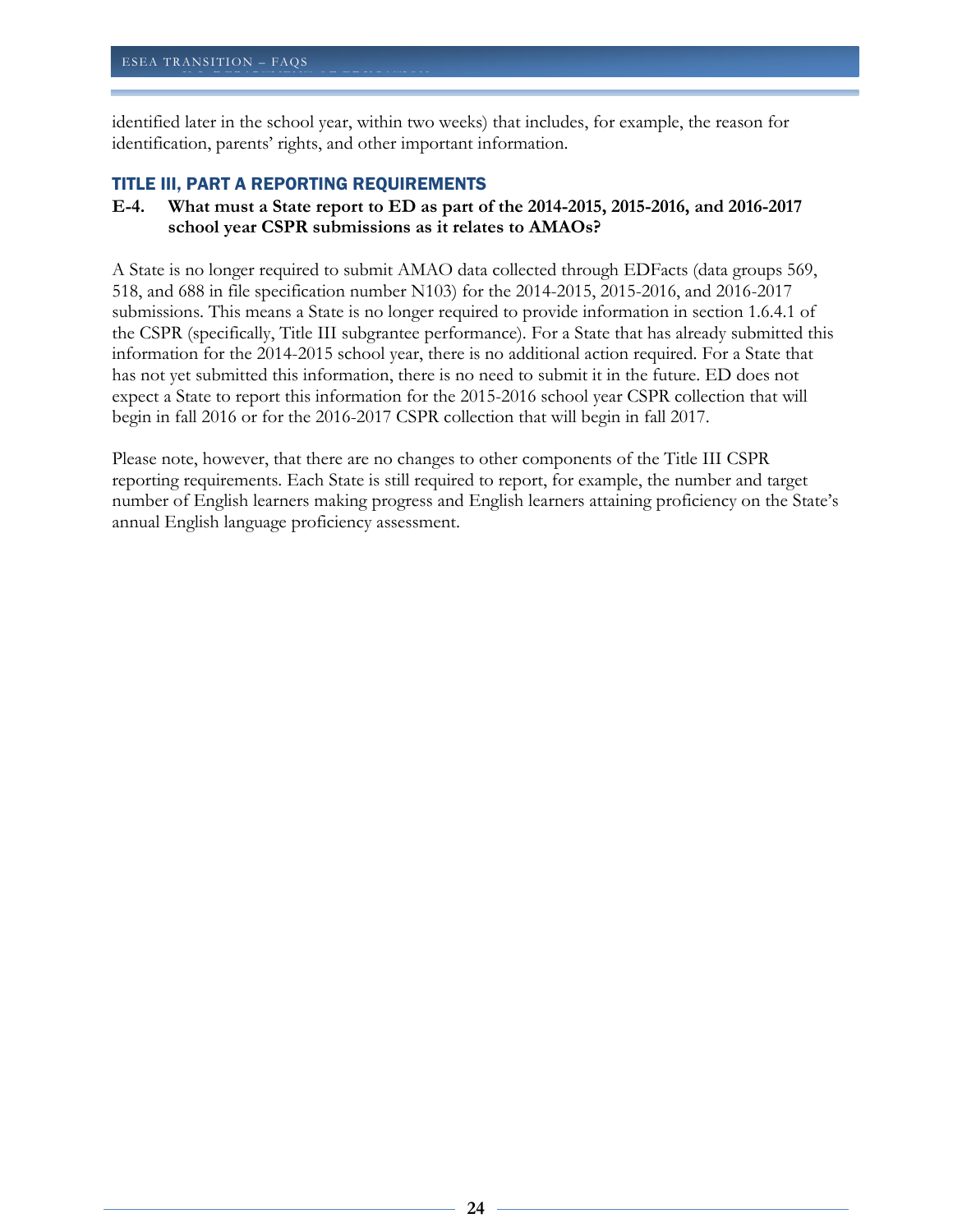# <span id="page-24-0"></span>F. TRANSITION GUIDANCE ON MATHEMATICS AND SCIENCE PARTNERSHIP GRANTS

#### <span id="page-24-1"></span>**F-1. How will ED award and administer FY 2016 Mathematics and Science Partnerships (MSP) formula grant program funds?**

ED will award and administer FY 2016 MSP formula grant funds, for the 2016–2017 school year, in the same manner and using the same allocation formulas as it did for FY 2015 MSP funds awarded for the 2015-2016 school year, *i.e.*, in accordance with the ESEA as amended by NCLB. Please see F-6 and F-7 for applicability of the 27-month period of obligation under the "Tydings amendment" to funds awarded to the SAHE. (Added May 4, 2016)

#### <span id="page-24-2"></span>**F-2. Must a State and its subgrantees continue to implement the MSP program in accordance with the ESEA, as amended by NCLB, in the 2016-2017 school year?**

Yes. Each State and subgrantee that receives FY 2016 funds under the MSP program must continue to use those funds to implement the MSP in accordance with NCLB requirements. (Added May 4, 2016)

#### <span id="page-24-3"></span>**F-3. How must a State award new subgrants under the MSP program in FY 2016 for the 2016-2017 school year?**

Each State must award subgrants on a competitive basis to eligible partnerships consistent with the requirements of Title II, Part B, section  $2202(a)(2)(ii)$  of the ESEA, as amended by NCLB. All FY 2016 MSP funds must be obligated and expended no later than September 30, 2018. Please see F-6 and F-7 for additional information on how a State may make these subgrants. (Added May 4, 2016)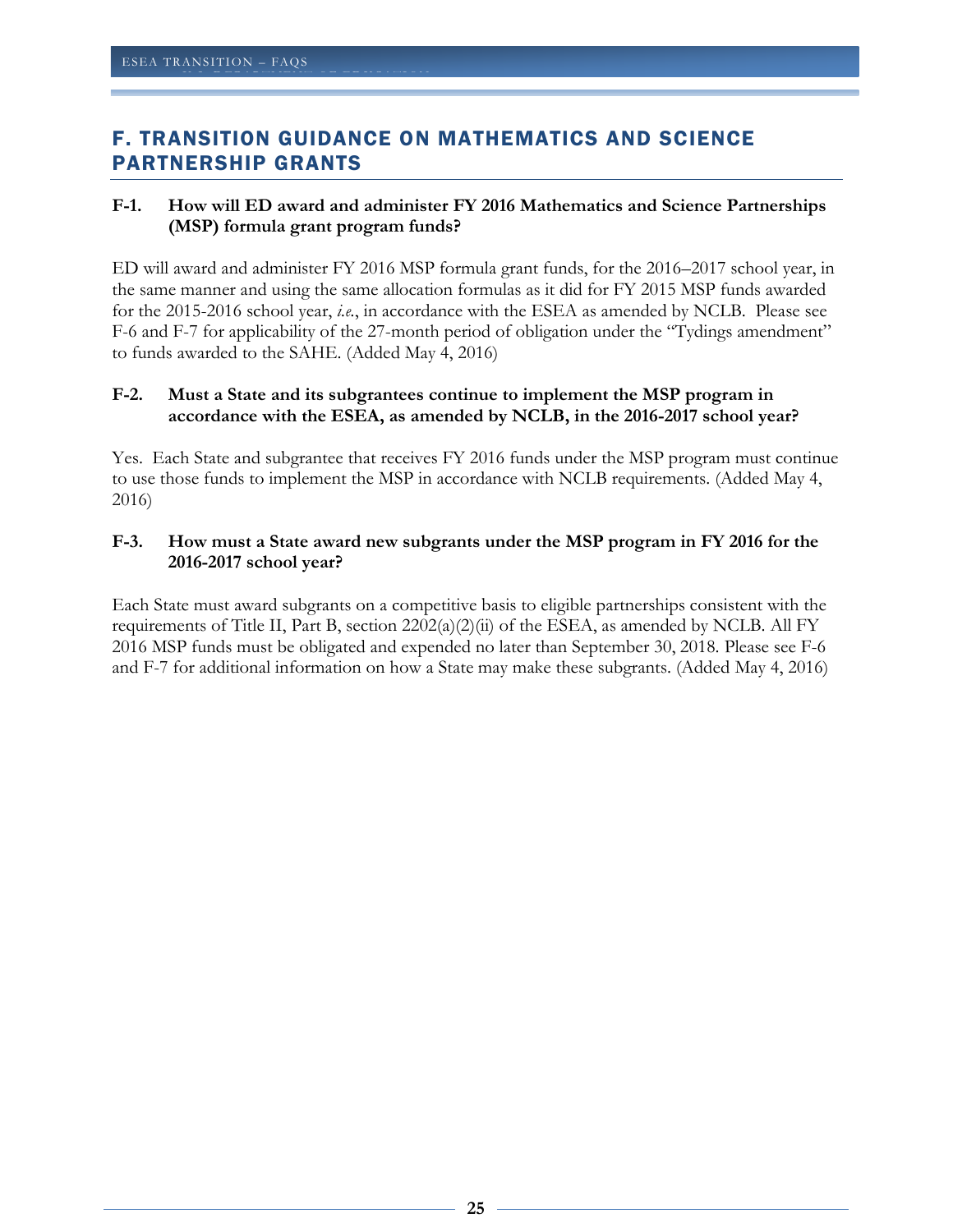#### <span id="page-25-0"></span>**F-4. Does the ESEA, as amended by ESSA, authorize continued funding for the MSP program in FY 2017 and future years?**

No. The ESSA eliminates the MSP program authority; however, the ESSA provides for new support for activities in science, technology, engineering, and mathematics (STEM) education through other authorized programs. For example, the new Student Support and Academic Enrichment Grants program (which is authorized under Title IV, Part A, Subpart 1, section 4107 of the ESEA, as amended by ESSA), if funded, provides formula grants to States (which then make subgrants to LEAs) to improve academic achievement by increasing State and local capacity to provide students with access to a well-rounded education and to improve school conditions and use of technology. Under this program, recipients may use funds for programming and activities at the State and LEA levels to improve instruction and student engagement in STEM subjects, including computer science. Additionally, Title II, Part B, subpart 4, section 2245 of the ESEA, as amended by ESSA, authorizes the STEM Master Teacher Corps. If funded, this competitive grant program would award funds to States to develop statewide a STEM master teacher corps; or to States, or nonprofit organizations in partnership with States, to support the implementation, replication, or expansion of effective STEM professional development programs in schools. Additionally, Title IV, Section 4102 supports the creation of STEM-focused specialty schools, which allows for schools, or dedicated programs within a school, that ensure students get engaged in rigorous, relevant, and integrated STEM and computer science learning, including authentic research. Finally, Section 4205 authorizes the 21<sup>st</sup> Century Community Learning Centers program, which allows for expanded learning program activities that build skills in STEM, including computer science, and support nontraditional STEM education teaching methods. (Added May 4, 2016)

#### <span id="page-25-1"></span>**F-5. May a State use FY 2016 MSP funds to continue subgrants with a multi-year project performance period that began with an initial FY 2015 or prior-year award?**

Yes. A State may use FY 2016 MSP funds to continue subgrants with multiple project performance periods that were initially awarded from FY 2015, or prior year, MSP funds. Consistent with the Tydings Amendment in section 421(b) of the General Education Provisions Act (20 U.S.C. § 1225(b)), for formula grant programs, a State and its subgrantees have a total of 27 months to obligate and expend funds awarded on July 1 of the Federal fiscal year in which the funds were appropriated. Therefore, MSP funds that were awarded to a State on July 1, 2015 must be obligated and expended by September 30, 2017; FY 2016 MSP funds that will be awarded to a State on July 1, 2016, must be obligated and expended by September 30, 2018. Please also see F-7. (Added May 4, 2016)

#### <span id="page-25-2"></span>**F-6. How long should the project performance period be for any subgrants awarded from an FY 2016 competition?**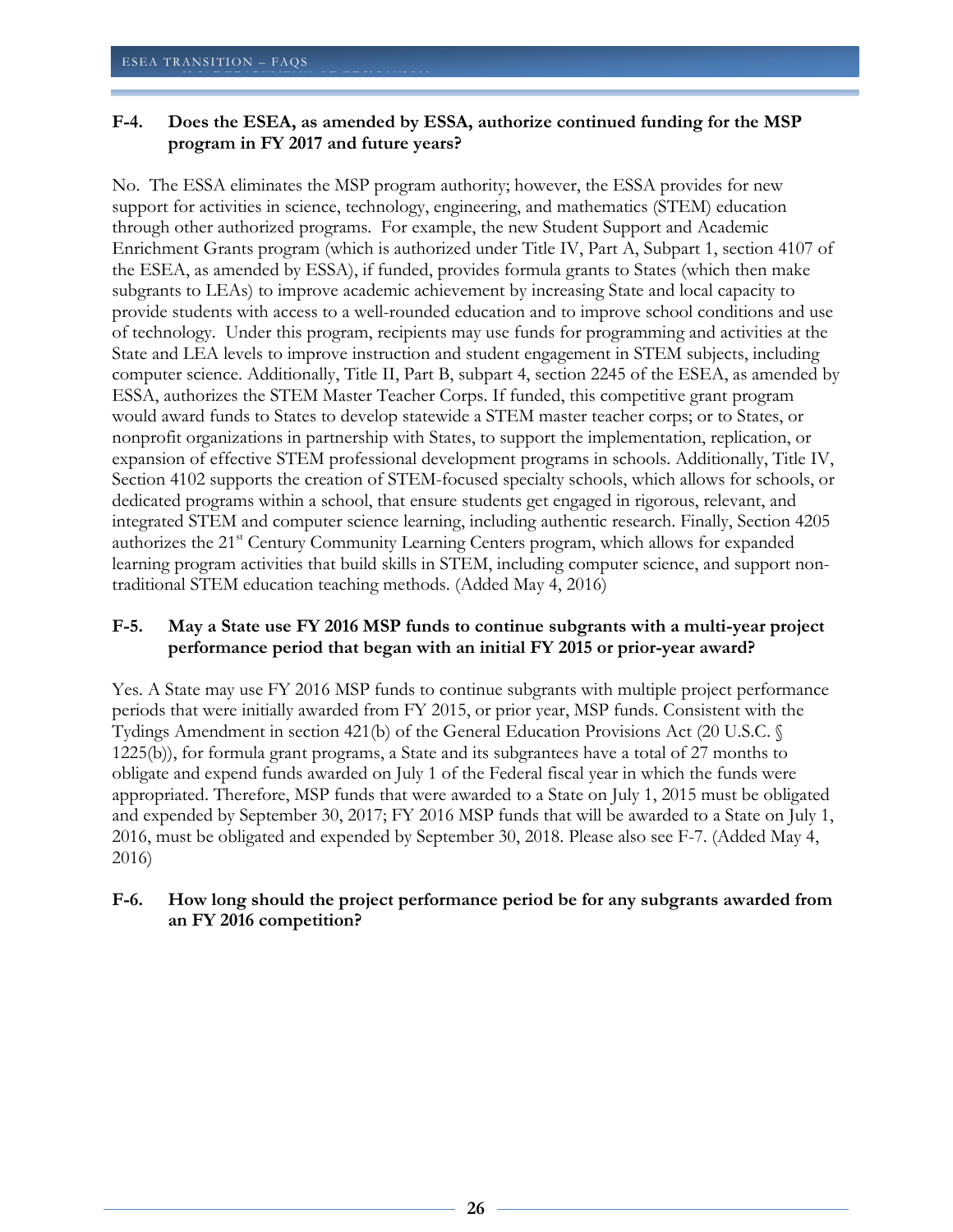The ESEA, as amended by NCLB, permits a State to determine the length of the project performance period for subgrants under the MSP. Because the ESSA eliminates the MSP program authority, a State that plans to use FY 2016 funds to award new subgrants with project performance periods covering two years should consider frontloading those subgrants by using FY 2016 funds to cover both performance periods. Doing so will ensure that funding for these subgrants is available for the entire project performance period. Multiyear awards would be limited to two years because all FY 2016 funds must be obligated and expended by September 30, 2018. Specific issues about funding at the subgrantee level will likely need to be treated on a case-by-case basis. For additional questions about the administration of the MSP program during the transition to ESSA, please contact Ivonne Jaime, Education Program Specialist, U.S. Department of Education, at [Ivonne.Jaime@ed.gov.](mailto:Ivonne.Jaime@ed.gov) (Added May 4, 2016)